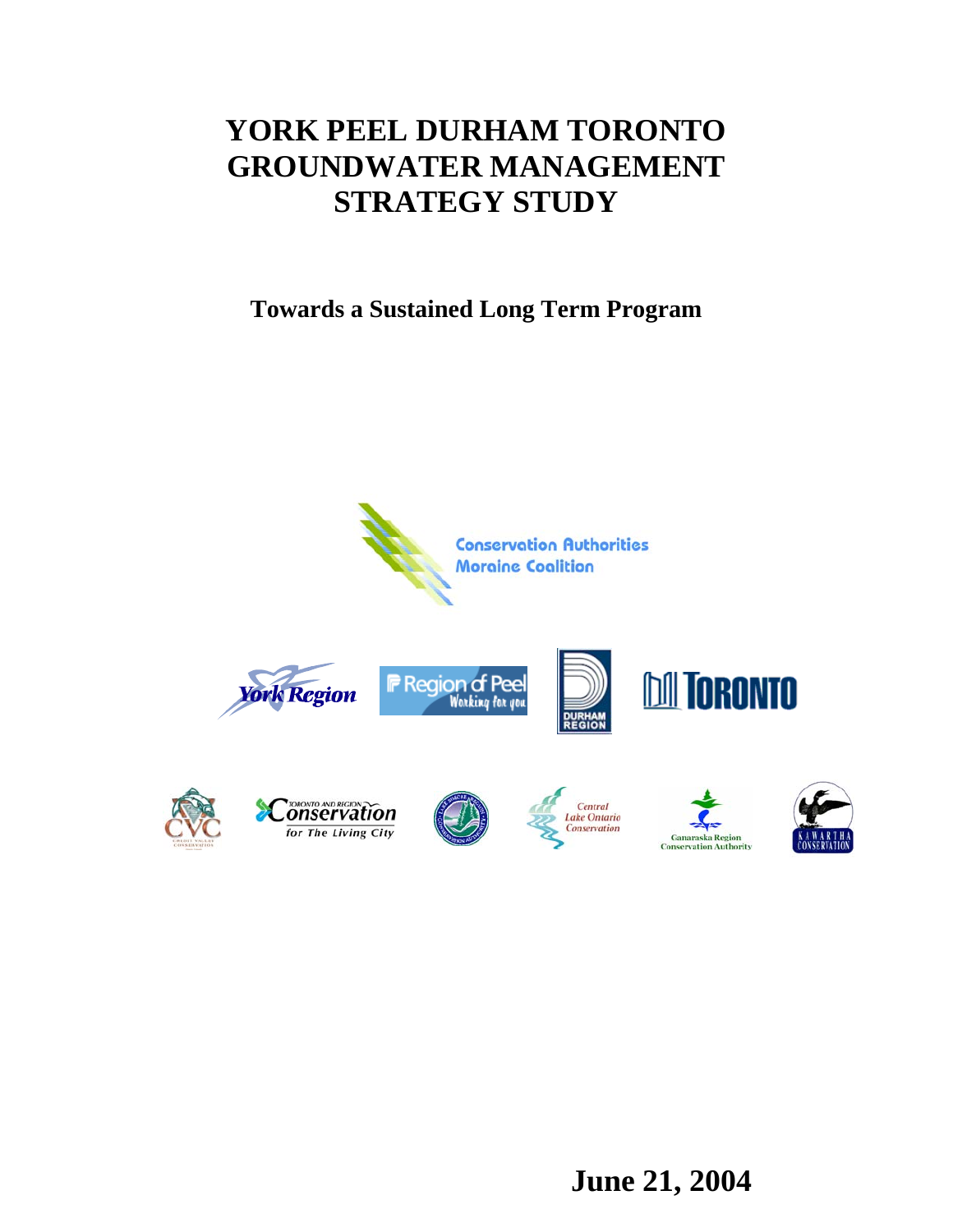## **TABLE OF CONTENTS**

#### **1.0 Background**

- 1.1 Purpose of Paper
- 1.2 Perspectives on Groundwater Management
- 1.3 Development of Proposed YPDT Program
- 1.4 Current YPDT Project Achievements
- 1.5 Link to Source Water Protection and Other Provincial Legislation
- 1.6 Benefits of Continued Partnership

### **2.0 Proposed Future Direction**

- 2.1 Partnership Activities and Responsibilities
	- 2.1.1 Data Management
	- 2.1.2 Data Collection
	- 2.1.3 Technical Analyses
	- 2.1.4 Planning/Policy Initiatives
	- 2.1.5 Securing Federal/Provincial Funding
	- 2.1.6 Education
- 2.2 Geographical Boundaries
- 2.3 Business Model, Structure and Governance
- 2.4 Specific Examples The use of YPDT Technical Studies to Facilitate Decision Making

#### **3.0 Summary**

### **FIGURES**

- **Figure 1** Data Model Tasks
- **Figure 2** Geological Model Tasks
- **Figure 3** Numerical Groundwater Model Tasks

### **APPENDICES**

- **Appendix A –** Background and Accomplishments to Date
- **Appendix B** Estimation of Costs
- **Appendix C** Governance and Business Model Considerations Table C1 - Comparison of business models for long term strategy
- **Appendix D** Agencies currently (and potentially) linked to ongoing groundwater Initiatives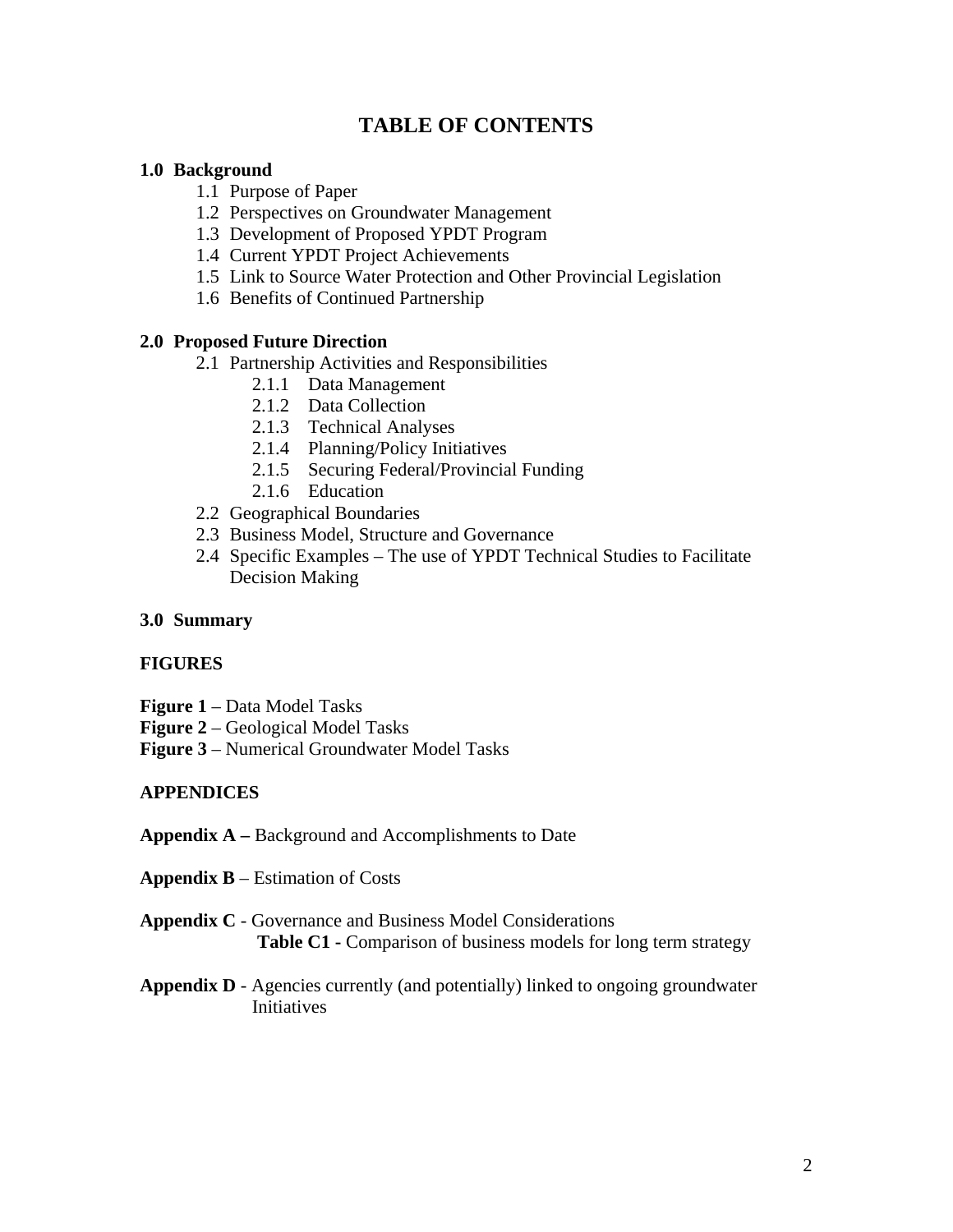## **YORK PEEL DURHAM TORONTO GROUNDWATER MANAGEMENT STRATEGY STUDY**

## **TOWARDS A SUSTAINED LONG TERM PROGRAM**

## *1.0 BACKGROUND*

## *1.1 PURPOSE OF PAPER*

Given the significant success that the York, Peel, Durham, Toronto Groundwater Management Strategy has had over the past two years (see Appendix A), the agencies involved in the project are interested in investigating whether the YPDT Groundwater Management Strategy should be carried forward as a long-term sustained program.

This document is intended to provide an overall discussion on the YPDT Groundwater Management initiative, with the aim of providing the necessary "business case" and direction for establishing a long-term partnered groundwater program. Specifically the document:

- articulates the YPDT progress and achievements to date (Appendix A);
- presents a vision and the benefits of a continued partnership;
- outlines the technical objectives, scope of work, and the expected deliverables, with a view to maximizing the effectiveness of dollars spent on groundwater related issues;
- considers alternate governance structures (Appendix B) for a long-term program and recommends a preferred option;
- recommends a long-term YPDT structure, including geographical boundaries, staffing requirements; and budgetary considerations.

### *1.2 PERSPECTIVES ON GROUNDWATER MANAGEMENT*

From a national and international point of view, a greater focus is being placed on fresh water resources. Unfortunately, our current level of understanding of the linkages between groundwater and surface water within Southern Ontario remains inadequate, partly due to the poor state of information collection and inconsistent protocols for information gathering, inadequate cross-jurisdictional coordination, and the lack of synthesis of the data collected.

The National Academy of Sciences in the United States (2000) has recently noted that:

*"Large scale groundwater development throughout the nation has resulted in many ill effects, including lowering of water tables, salt water intrusion, subsidence, and lowered baseflow in streams with corresponding ecological damage. Groundwater, surface water and aquatic ecosystems are now seen to be closely interrelated and can no longer be managed and regulated independently."*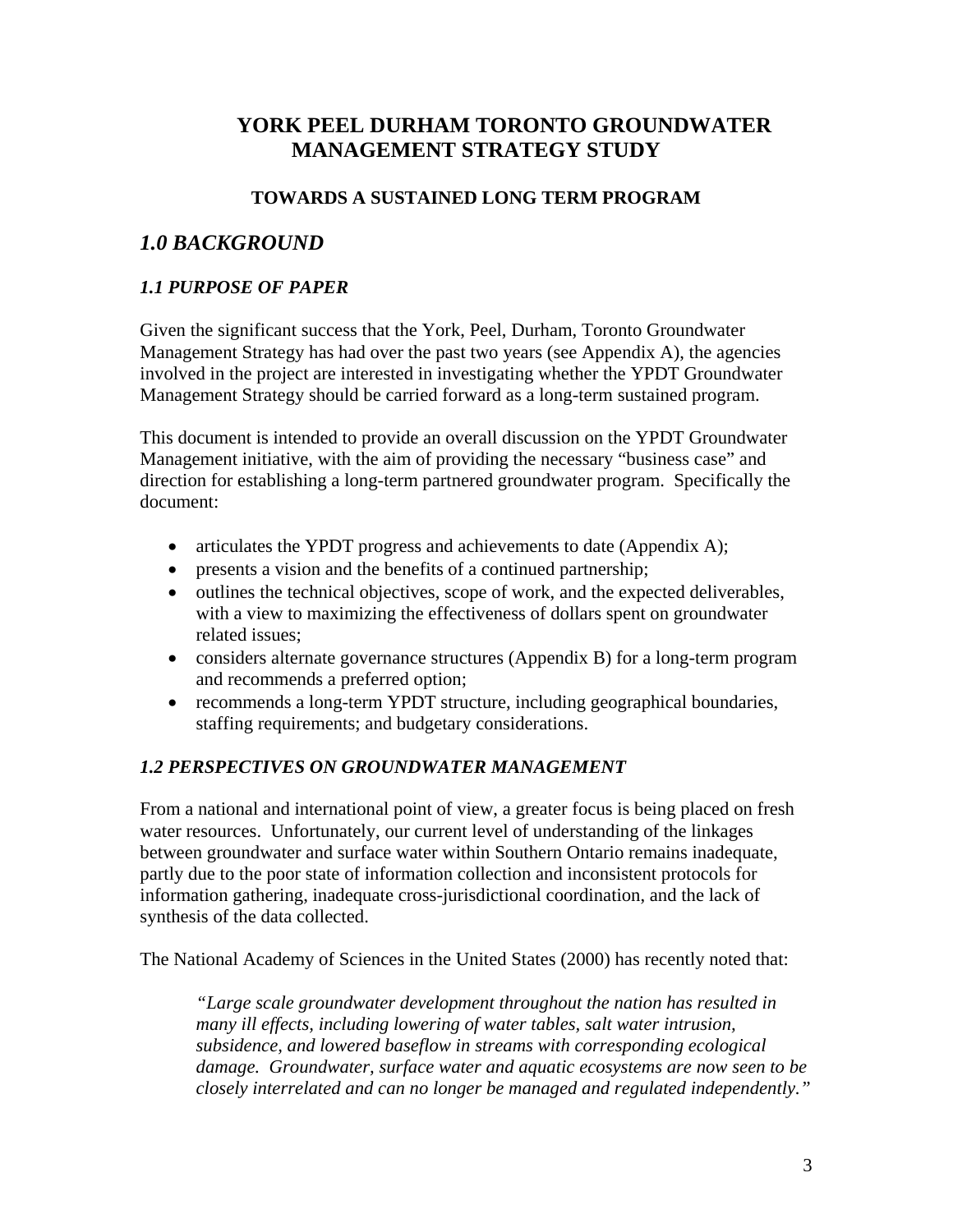The YPDT study has conscientiously addressed the above shortcoming through its activities and will continue to integrate thinking from a number of different professional viewpoints as required. The current YPDT partnership model provides a functioning example of a multi-agency collaboration, with municipalities and conservation authorities interacting (along with the Provincial and the Federal Governments as appropriate), to collect and analyze data for water resource stewardship. The study is demonstrating how a partnership of many individual organizations has taken on a role of strengthening the overall approach to water management. The cooperative spirit exhibited by the partner agencies makes the YPDT study a successful initiative.

## *1.3 DEVELOPMENT OF PROPOSED YPDT PROGRAM*

At the suggestion of the Planning and Public Works Commissioners, the longer-term governance of the YPDT groundwater initiative was discussed at a working meeting held on May 12, 2003 at Black Creek Pioneer Village. Planning and technical staff from all of the partner agencies were invited to participate. The ideas presented in this paper are a synthesis of the discussion held during that meeting and form the recommended approach forward. Since that time the document has benefited from the contributions of staff at the various partner agencies. The document is now intended for further evaluation by senior agency representatives in order to develop an appropriate program that can be presented to, and ratified by Councils and Boards of the partner agencies.

## *1.4 CURRENT YPDT PROJECT ACHIEVEMENTS*

Through the partnership, a number of technical and policy initiatives have been undertaken over the past two years. These can be broadly classified under the following four areas: Data Management; Data Collection; Technical Analyses; and Policy/Planning Initiatives. Further discussion on the accomplishments of the partnership can be found in Appendix A, however the following key achievements are noted here:

- construction of a rigorous data model with 190,000 key locations containing millions of records of water related data (water levels, stream flows, precipitation, etc.);
- successful distribution and use of the database at partner agencies;
- use of over 70,000 geological picks and constraint points, to assemble a three dimensional sub-surface geological model using the framework and ideas generated by the Geological Survey of Canada;
- construction of a pass-worded web site where the entire ORM database, maps and graphs are accessible to partner agencies;
- construction of an 8 million cell, world class numerical groundwater model over the entirety of York Region and the City of Toronto and parts of Peel and Durham Regions (with a short term intent to expand the model to include all of Peel and Durham Regions).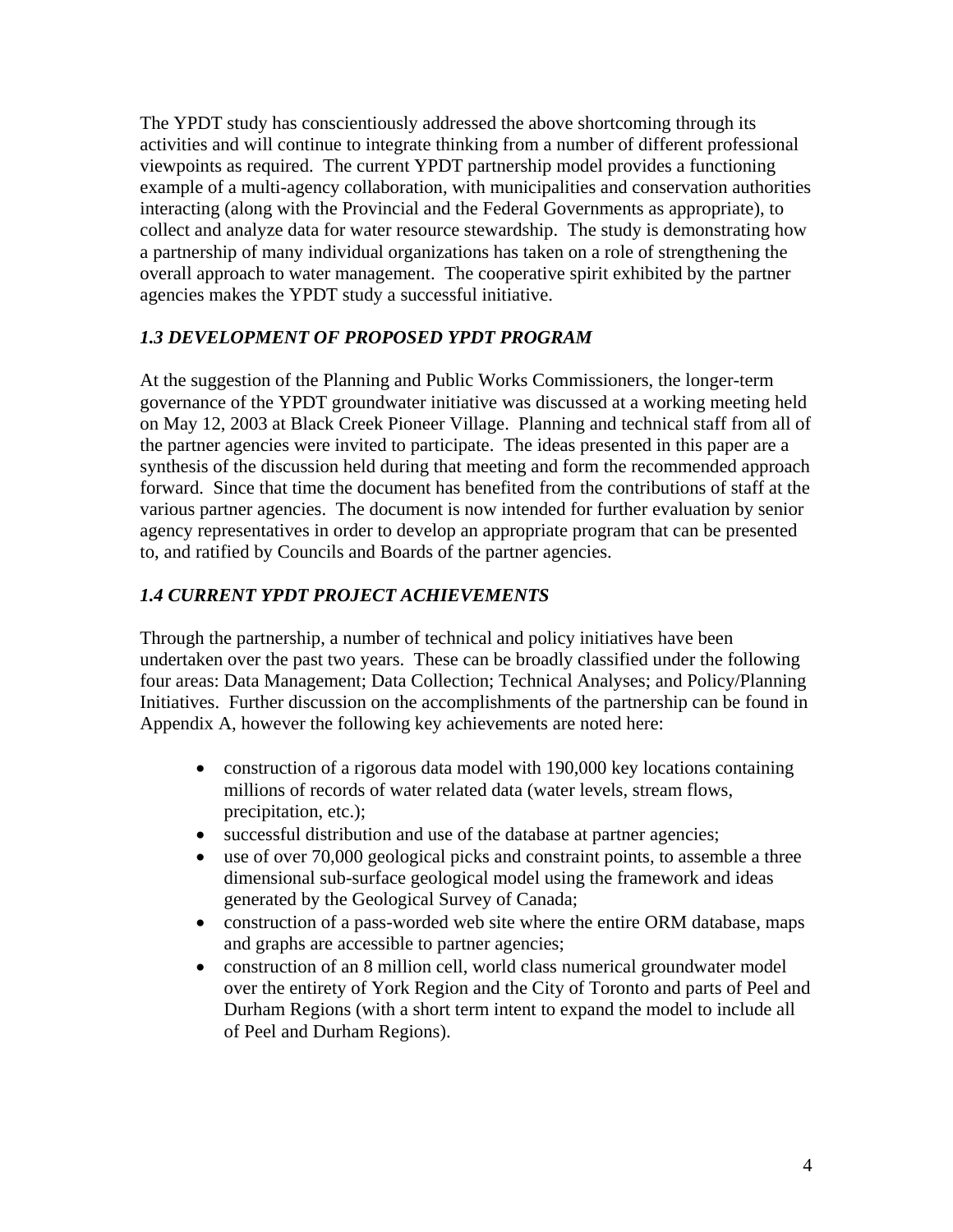## *1.5 LINK TO SOURCE WATER PROTECTION AND OTHER PROVINCIAL LEGISLATION*

The scope of the YPDT initiatives that have been undertaken to date is proving to be in line with many requirements of new water-related legislation being introduced by the Province of Ontario, largely as a result of the Walkerton tragedy. The work to date will help to address many of the watershed planning requirements arising from the new legislation.

Examples of the new regulations where the YPDT technical work will provide a foundation for addressing some of the crucial issues include:

- The Oak Ridges Moraine Conservation Act and Plan;
- The Source Water Protection Legislation (pending);
- The Safe Drinking Water Act;
- Revisions to the Permit To Take Water system;
- Revisions to Regulation 903 (water well construction); and
- The Nutrient Management Act and Regulations;

All of these regulations, to be effectively implemented, require a solid understanding of groundwater systems; how water moves through the ORM watersheds and the role of groundwater in maintaining healthy watersheds. To date, a key goal of the collective work of the YPDT team has been to better understand those factors which will ultimately lead to a more effective implementation of the legislative aspects of these provincial initiatives.

The vision of the long term partnership continues to be to provide a multi-agency, collaborative approach to collecting, analyzing and disseminating water resource data as a basis for effective stewardship of our water resources. The partnership will provide sound and consistent technical, planning and management tools to all partners. Key aspects of the partnership program are seen to be: effective communication; continual data management and sharing; utilization of consistent, up-to-date technology; and science-based management policies.

### *1.6 BENEFITS OF CONTINUED PARTNERSHIP*

Considering some of the accomplishments to date, the benefits of continuing the partnership are numerous and include:

- access to a panel of technical experts via partnership;
- common technical approaches and tools;
- coordinated policy planning related to water issues;
- policies based on state of the art technical understanding;
- reduction in duplication of efforts and refining interpretations near partner agency boundaries;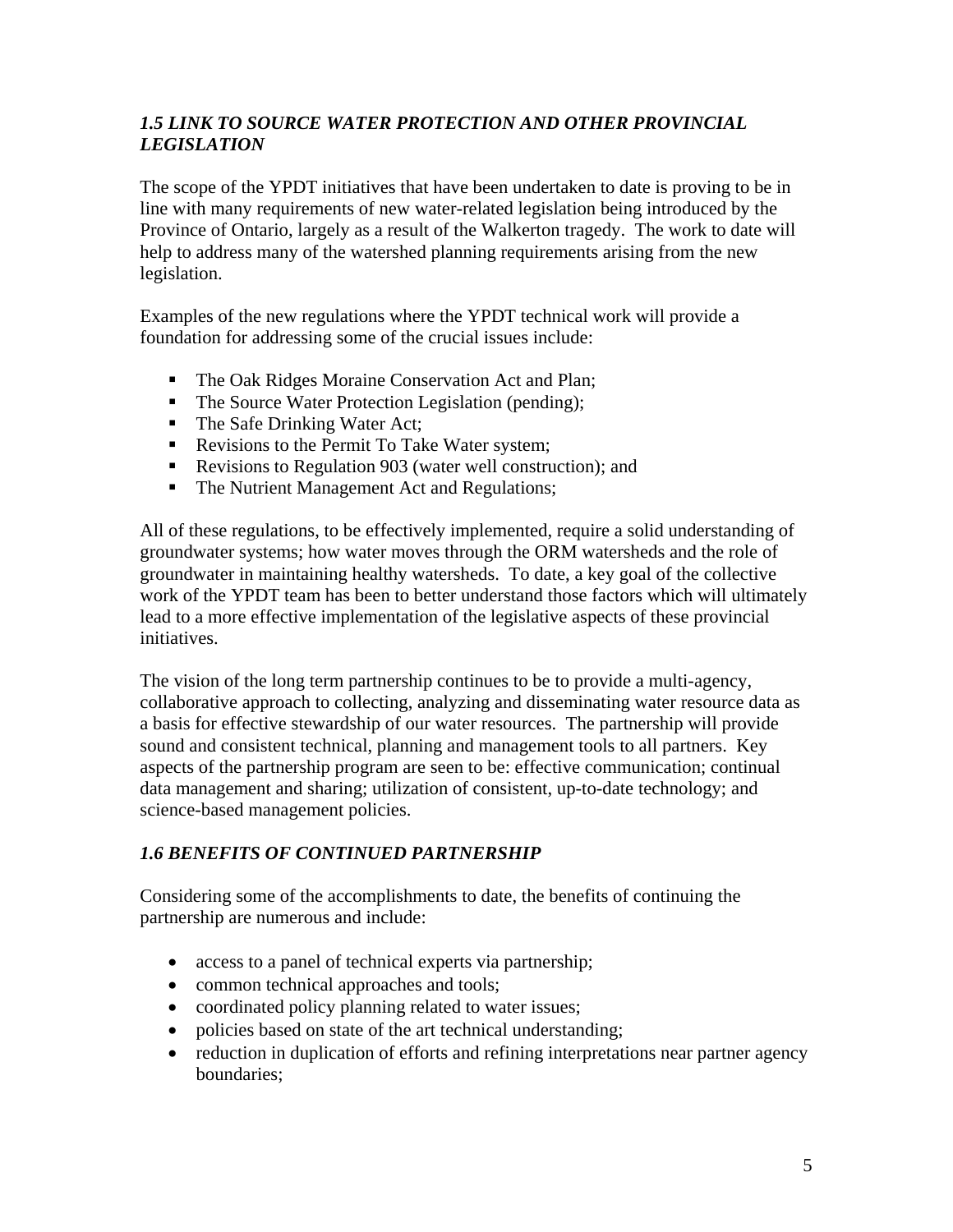- economies of scale and one source information access/storage thus resulting in cost savings related to data management, modeling, data collection, etc.;
- value of partnership status in access to funding/assistance from provincial and federal governments for groundwater issues;
- strong, unified, consistent voice to communicate with provincial and federal agencies, as well as the public.

## **2.0 PROPOSED FUTURE DIRECTION**

In moving forward, the partnership agencies require clear direction on the long term roles and scope of work to be undertaken. The following section addresses the considerations that must be taken into account as the partnership moves to a long term program.

### *2.1 PARTNERSHIP ACTIVITIES AND RESPONSIBILITIES*

Strategic team planning will help establish tasks that are best carried out by a groundwater partnership on a regional scale as opposed to being carried out solely by each partner agency. The YPDT partnership should not take on tasks that are clearly the responsibility of each local agency (e.g. water supply development, operations, and monitoring, planning development review functions, etc.). **It should also be noted that the role of the YPDT is to produce consistent tools for member agencies and not to dictate how the tools are to be utilized.** It is to the discretion of each agency as to how best use the YPDT information to address specific jurisdictional issues and policies.

In reviewing the accomplishments and activities completed to date, there are several categories of activity that emerge as being most effectively addressed through a long term partnership program.

### **2.1.1 Data Management**

In 2001, the Tri-Region Strategy on the ORM identified issues relating to data management as critical to the on-going effectiveness of the partnership. At that time, the Strategy recommended that warehoused groundwater data be managed by one of the Conservation Authorities or a university, in a model similar to that used by the Transportation for Tomorrow survey. Since that time, the YPDT team, managed by an exclusive YPDT project manager, has proven its ability to manage large quantities of data and to provide a sound mechanism for the updating and distribution of this data to the partner agencies.

With respect to data management, it is important to note that subsequent to the approval in principal of a long term YPDT program, there remains much work to do in order to work out some of the more sensitive details revolving around data. Certainly protocols will have to be established to address data accessibility and ownership, to name two of the most pressing issues. The initial concept that has been put forward is that each agency adding data to the database will have the capability of setting the "accessibility index" for that data. In other words the agency would determine the level of accessibility of the data across a spectrum from fully accessible to fully restricted.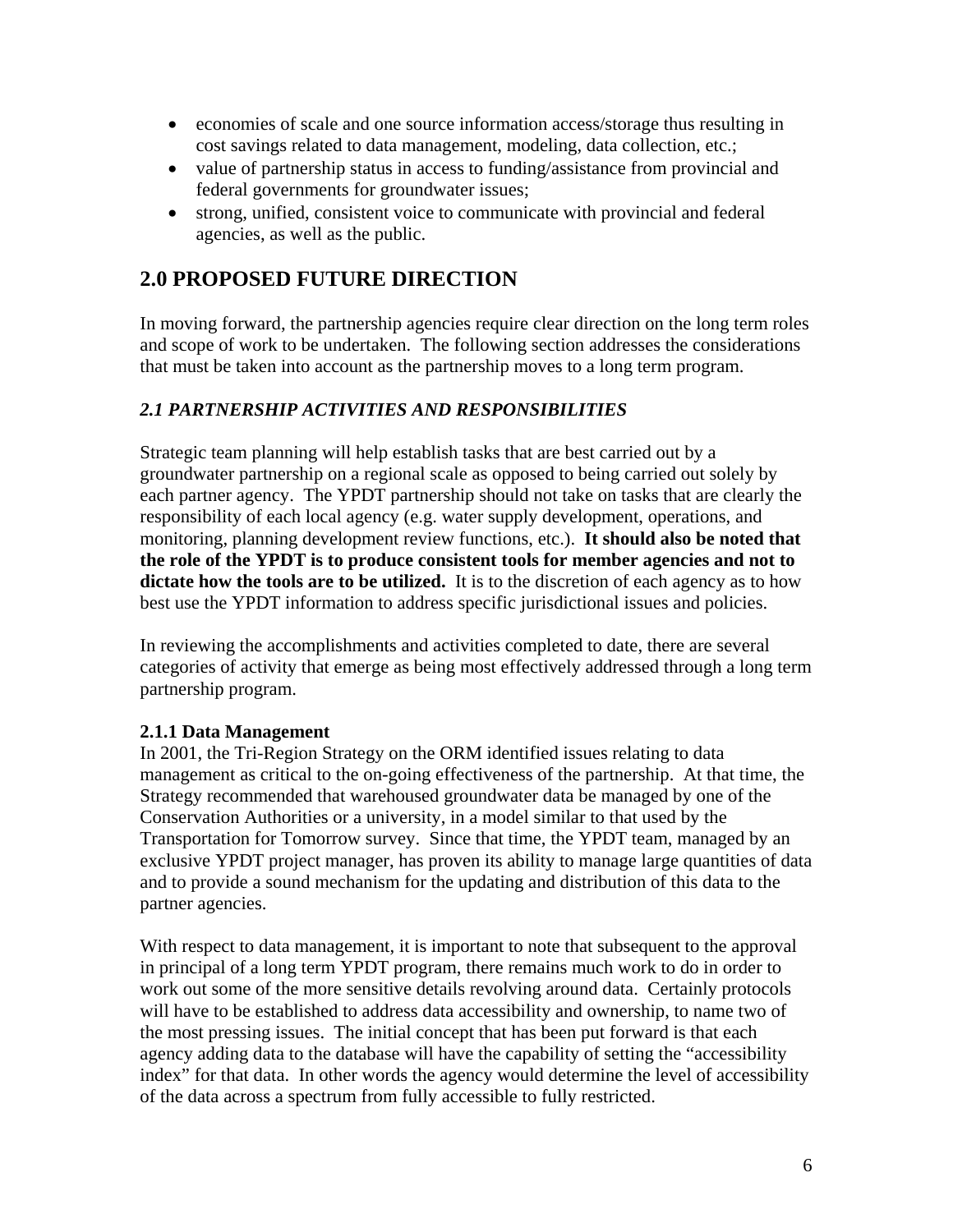It is recommended that the data model be continuously maintained through the YPDT study. Specific responsibilities of the YPDT project manager and retained staff could include:

- Oversee the development, construction and maintenance of a secure web site where ready access to the database (in map, graph and table format) is available to authorized YPDT partners and updated on an ongoing basis;
- Establish protocols and provide for public access to selected information via the web site;
- Coordinate with partner agencies for the incorporation of new data;
- Incorporate updated stream flow and climate data from federal agencies;
- Incorporate updated data from the Province (e.g. water well records and permits)
- Provide partner agencies with an updated database on a regular schedule (6 months is proposed as a target);
- Work with private sector companies to develop an exchange program whereby new data is incorporated into the database in exchange for access to the YPDT products (maps, drawings, graphics, data, reports, etc.);
- Develop QA/QC protocols to ensure that the data gathered by member agencies and entered into the YPDT database is adequate and reliable;
- In cooperation with partner and other agencies (Province), develop standards for data collection so that newly collected data is reliable and of the highest quality;
- Work towards providing public access to selected information (mapping graphics, data compilation tables, technical reports) through a web site;
- Develop and maintain a metadata process to track data origin and data quality;
- **Implement innovative approaches/technologies to data collection and** interpretation as these are developed;
- Work with Provincial agencies to ensure that the partner data model is in line with, and recognized as, a provincial standard.

Figure 1 presents a summary of key data model management/maintenance tasks envisioned under the partnership role versus those best fitted to the partner agency role. **It is proposed that through a Memorandum of Understanding or alternative legallybased agreements, all partner agencies hold joint ownership of the data model and the database.** Such agreements would be worked out once the long term YPDT study is approved by agency Councils and Boards.

## **2.1.2 Data Collection**

Data collection will, to a large extent, be carried out by the various partner agencies, as dictated by the specific needs of each agency. From a regional ORM perspective there remains an important ongoing partnership role in establishing protocols, and to continue to collect and synthesize key hydrogeological and geological data to further advance a regional groundwater management and protection framework. Specific responsibilities related to data collection should include:

■ Establishment of protocols (standards and guidance) for data collection;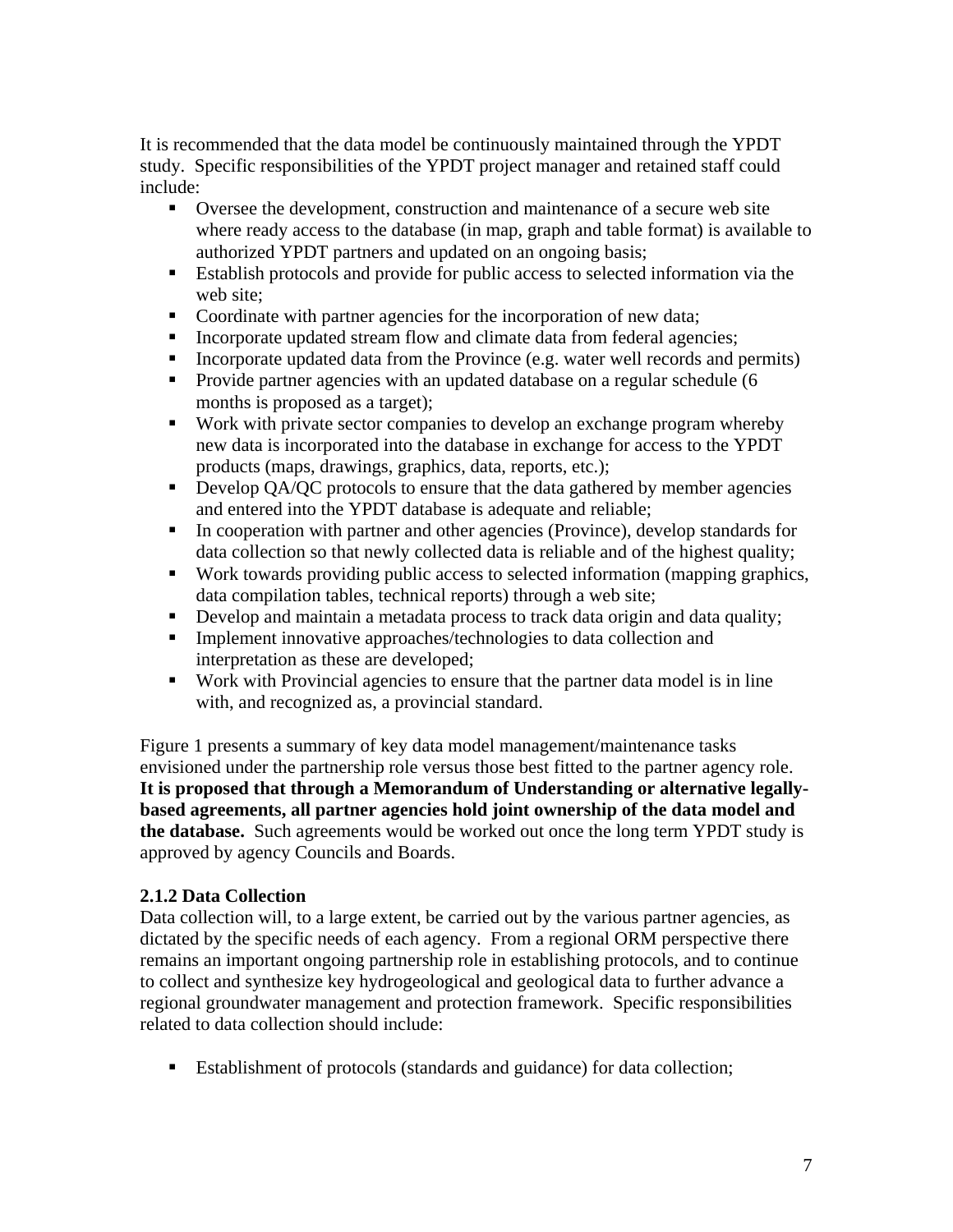- Identification of priority areas for data collection (for partnership as well as individual agencies);
- Coordination of efforts in data collection, especially near agency borders;
- Coordination of funding, and technical requirements for key drilling activities, geophysical testing, pump-testing, streamflow measurements, infiltration/recharge testing, etc.; and
- Coordination of the incorporation of newly collected data into the database.



### **2.1.3 Technical Analyses**

All partner agencies will continue to need a sound and defensible numerical groundwater model to be available and applied to understand and manage conditions in view of new situations that arise that could affect the groundwater flow system. Examples include: new permits to take water; new well development; subdivision and other development applications. The model can also be applied to revisit wellhead capture zones; undertake water budget analyses; etc. Partner agency studies or investigations at the Regional or smaller scale can be "cookie-cut" from the regional numerical groundwater flow model. **The partnership could play a key role in ensuring the maintenance and upkeep of the models, providing all partners with access to updated hydrogeological information as well as access to an updated numerical flow model.** Specific responsibilities for the partnership with respect to groundwater flow model management should include the following:

 Maintain the model as a baseline analysis and management tool for all partners; this will require that the model be continually refined and updated using newly available data;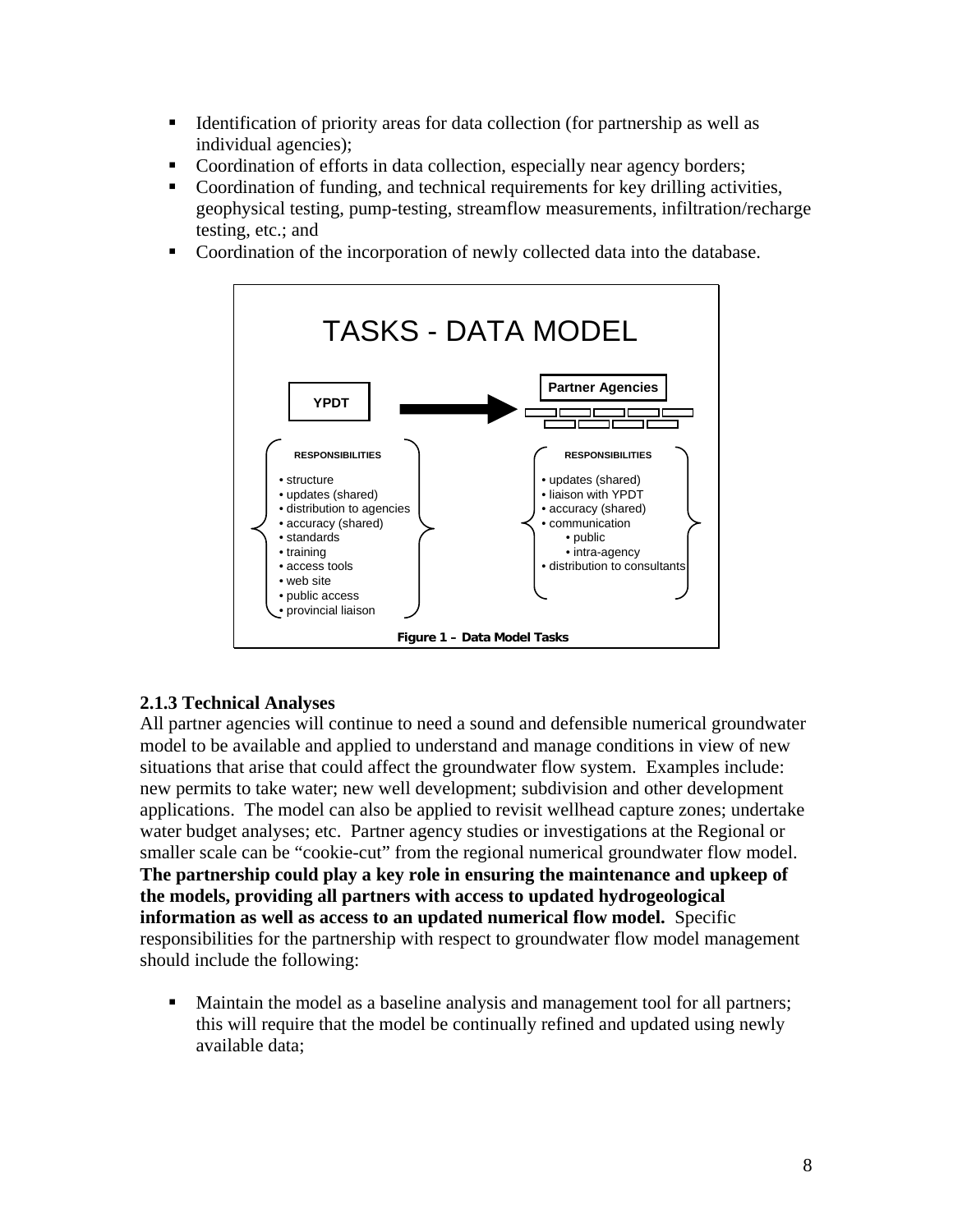- Ensure that key new discoveries or advances in understanding that are achieved through localized consultant studies are translated back into the overall understanding of the flow systems at a regional level and vice versa;
- As new information becomes available, maintain updated hydrostratigraphic surfaces by incorporating new information into the model;
- Maintain updated parameter assignments (hydraulic conductivity, porosity, recharge rates, etc.) for the various hydrostratigraphic units;
- Distribute (perhaps on a cost recovery basis) selected "cutouts" or components of the model to consultants to ensure the forward progression of all new technical analysis in a timely fashion;
- **Provide direction to agency staff and consultants carrying out site specific work as** to the appropriate application of the model ( e.g. establishing reasonable boundary conditions, etc.);
- Maintain links between the coalition database and models and provincial databases to ensure widespread support for partner efforts; and
- From time to time, seek outside independent review of the model to ensure its long-term application, integrity and defensibility in support of agency mandates.

Figures 2 and 3 summarize some of the key tasks that could best be accomplished through the partnership and those that could be effectively carried out by the partner

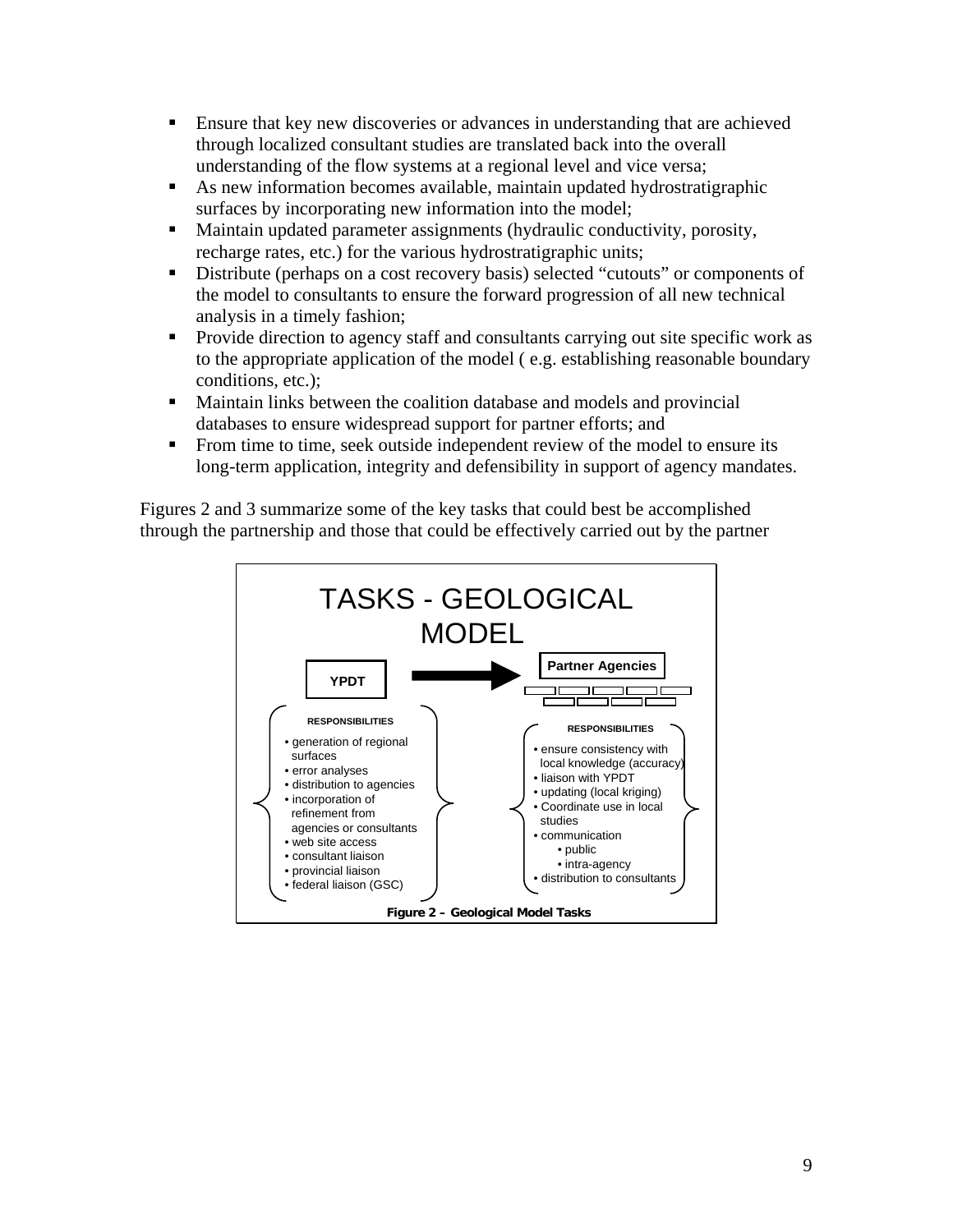

agencies, both with respect to the geological model (Figure 2) and with respect to the numerical groundwater model (Figure 3). It is proposed that through a Memorandum of Understanding or an alternate legally-based agreement, all partner agencies hold joint ownership of the YPDT generated numerical groundwater model.

## **2.1.4 Planning/Policy Initiatives**

Given the similar physiography shared by municipalities and conservation authorities across the ORM, it makes sense that official plan policies, as well as accompanying guidance documents, that are implemented to minimize impacts to groundwater, should be consistent. The Tri-Region Strategy, prepared and endorsed in August 2001, put forward the principle of harmonization of an official plan policy framework amongst the three regions. Through the partnership arrangement, an opportunity exists for policy planners to interact with technical experts from the various partner agencies in order to ensure that policies are written in ways that are responsible, progressive, and that can be appropriately implemented at either a local or regional municipal level. The role of the long-term partnership in planning and policy would be:

- establishment of a consistent and effective groundwater policy framework that can work on a variety of planning levels (e.g. Regional OP, Local OP, Secondary Plan, etc.);
- coordination of Terms of Reference documents that can be used by planners to direct proponents in appropriately characterizing their properties given the hydrogeological sensitivity of their sites;
- supporting the transfer of the project's technical understanding into implementation through a variety of planning tools; and
- ensuring that there is an overall compatibility across the area where provincial direction is absent, or in ensuring that provincial direction is interpreted consistently.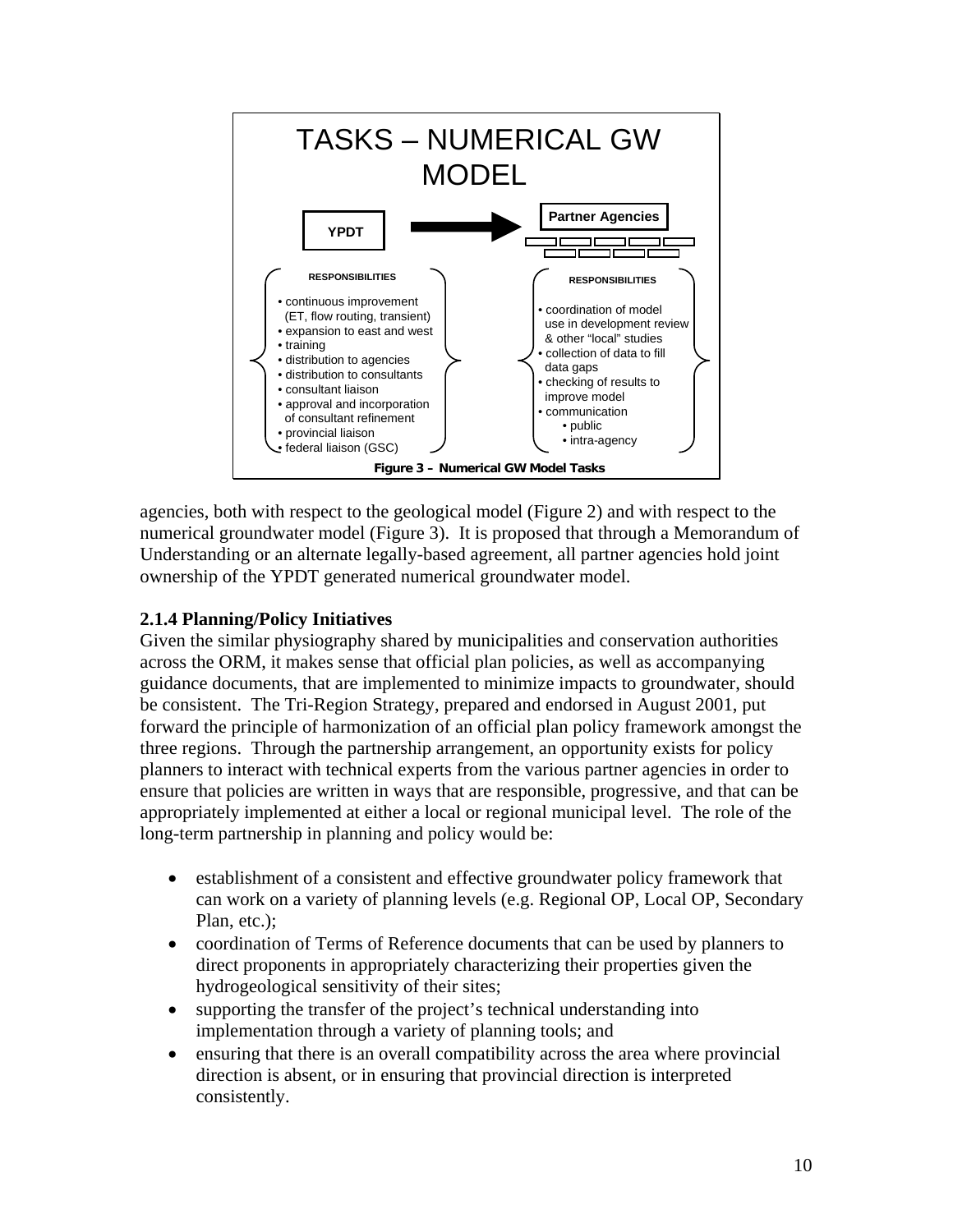It is important that municipal decision makers have access to the results and implications of the various technical initiatives. Land use change decisions have the potential to significantly affect the groundwater and surface water systems. Given the proposed partnership model, municipalities will have the ability to propose policies based on local and up-to-date technical information.

### **2.1.5 Securing Federal/Provincial Funding**

Given the considerable strength that a partnership of 13 municipal agencies carries, along with the coordinated, high quality work that is being undertaken, the partnership can be a key player in coordinating and soliciting specific Provincial or Federal funding for ground and surface water initiatives and in rationalizing the costs. The partnership will continue to facilitate and foster long-term provincial and federal involvement in and support of the partnership work.

The YPDT partnership has already secured funding from two different Provincial Ministries for a total of nearly \$2 million (for the period of 2002 – 2005) to be directed to some of the key components of the YPDT work. This funding has allowed the partnership to initiate strategic data collection (e.g. geophysics, streamflows) and technical studies (e.g. groundwater modeling). The Ministries involved will have access to the database and mapping generated through the programs they support and they will also be key partners in the reports arising from the studies, allowing them to showcase their efforts. YPDT staff will continue to work closely with both the Provincial and Federal Governments for common benefits to all partners and will continue to seek future financial support from these government levels.

### **2.1.6 Education**

There is a role for the partnership in producing key educational pieces to promote the understanding and appreciation for water resources and their function across the broader ORM landscape. The YPDT partnership can contribute to aspects of education beyond the work that partner agencies currently provide (e.g. well maintenance, water conservation, etc.). The partnership is well suited to play a reinforcement role in education, given that the public still has a long way to go in terms of understanding basic issues related to water management. Other education related functions that could be undertaken by the partnership are those of coordinating regional groundwater symposia, as well as producing and presenting technical papers.

In addition to the more standard education initiatives that provide a critical societal need, the YPDT study can perhaps effectively fulfill a role of targeting education to the senior levels of management or even the political level (Councilors, Ministers, MP's, etc.) at both the provincial and/or agency level. There remains a very significant need to continually ensure that key decision makers are aware of the implications of land use decisions on the overall water resources of the ORM watersheds. Such education initiatives can include targeted seminars or strategic education pieces.

## *2.2 GEOGRAPHICAL BOUNDARIES*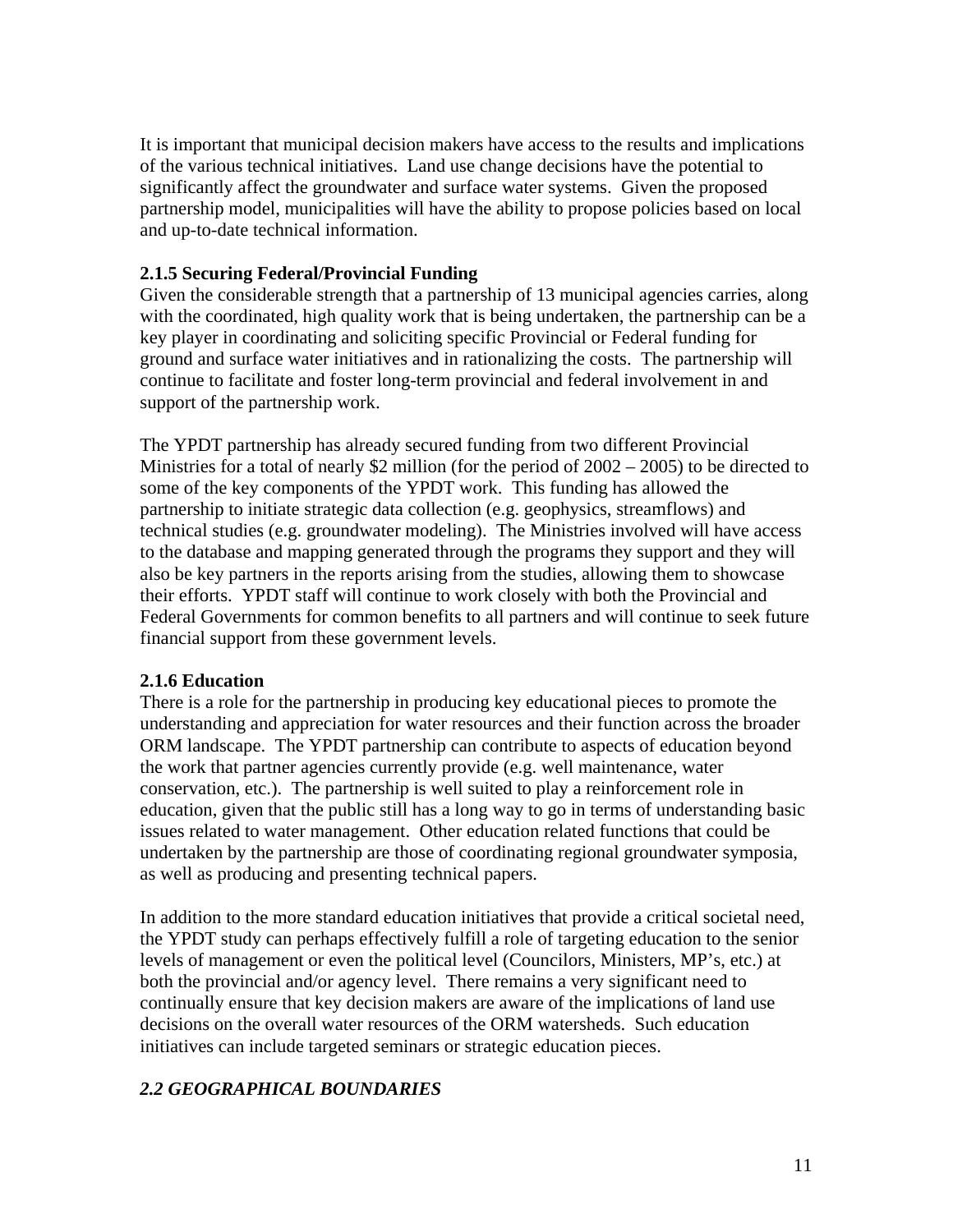It is proposed that the geographical boundaries to be considered under the groundwater partnership generally be fixed to encompass those agencies having jurisdiction on the Oak Ridges Moraine. The Regional Municipality of Halton, being the only GTA municipality not within the partnership (and not having any of the Oak Ridges Moraine area within its jurisdiction) has been offered the opportunity to join. The final name for the long term program might be tied to whether Halton Region is interested in joining the partnership.

Considering the geographical area incorporated through the partnership, and leaving room for similar partnership models to be developed elsewhere in the Great Lakes basin, proposed names for the longer-term initiative include:

- Central Ontario Watershed Management District;
- Oak Ridges Moraine Groundwater Project;
- YPDT Groundwater Strategy/Partnership.

Attached, as Appendix B, is a list of current and potential partners to be considered in the establishment of a long term program.

## *2.3 BUSINESS MODEL, STRUCTURE AND GOVERNANCE*

In order to effectively service the partner agencies and ultimately the public, there has to be in place an effective structure and reporting mechanism under which the partnership operates. A number of operating structures or business models were discussed amongst the YPDT partners including: Federal; Provincial; University; Municipal; Conservation Authority; Private Sector; joint private sector/public sector. Appendix C provides a more detailed discussion on governance and business model considerations and how a final decision was made on the recommended model for a long term groundwater strategy.

The current model with dedicated public sector staff assigned to oversee the project and coordinate communication amongst the various partner agencies is a solid model that has worked well for the past two years. It is recommended that the YPDT continue with a similar structure in the future. The current structure provides flexibility to the partnership in that consulting contracts can be established with different private sector companies to provide targeted products or services required by the partnership. In fact, with a partnership model in place, any component of the strategy can be undertaken in partnership with any of the above agencies.

Figure 4 provides a chart showing the organizational structure and the main responsibilities needed to successfully continue the YPDT Partnership. The ultimate decision making responsibilities for the project would lie with the Municipal Councils and the Conservation Authority Boards of the various partnered agencies. (It is proposed that formal official approval of budget items and consulting contracts continue to be made through the Toronto and Region Conservation Authority Board since Councilors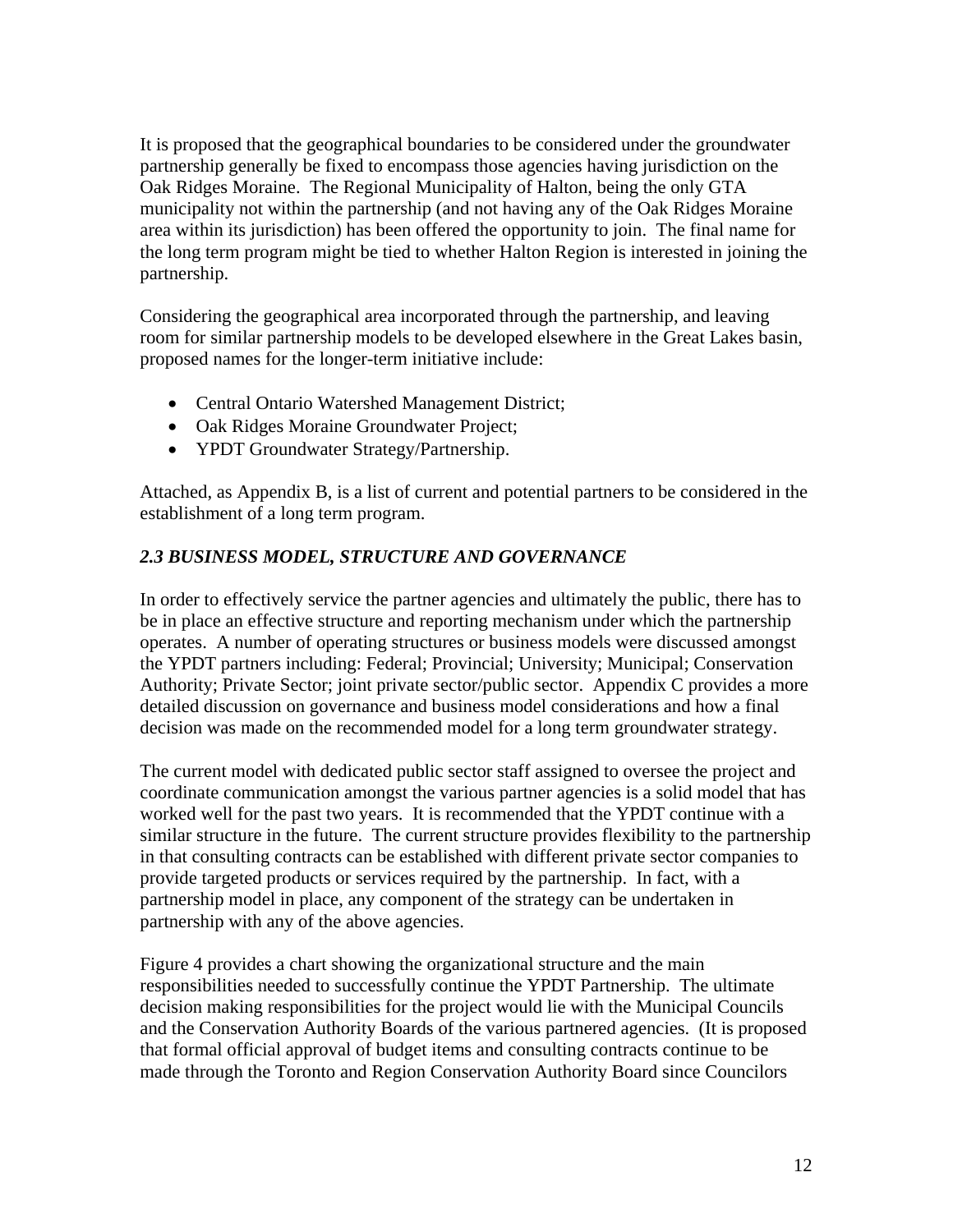from all four municipalities are represented on the TRCA Board). In addition, Municipal Councilors and CA Board Members (who were not members of the TRCA Board) would



be updated by the Commissioners and Chief Administrative Officers from the partner agencies. As is currently the case, it is proposed that the YPDT program manager officially report on a minimum bi-annual basis to an Executive Steering Committee consisting of Commissioners and CAO's of the partner agencies (or their designates). Matters pertaining to administrative, legal, and budget issues as well as data sensitivities and major communication initiatives would be brought to the Executive Steering Committee for direction. Dedicated YPDT staff would be the responsibility of the program manager. The program would continue to have planning and technical staff from the partner agencies contributing through various meetings and working groups. Decision making on all partnership initiatives will continue to be made in an open manner by the partner agency staff at team meetings, which are typically held on a six to eight week basis.

## *2.5 SPECIFIC EXAMPLES – THE USE OF YPDT TECHNICAL STUDIES TO FACILITATE DECISION MAKING*

### **Example 1 – Watershed Studies**

The YPDT work will:

• help to eliminate inconsistencies at watershed boundaries;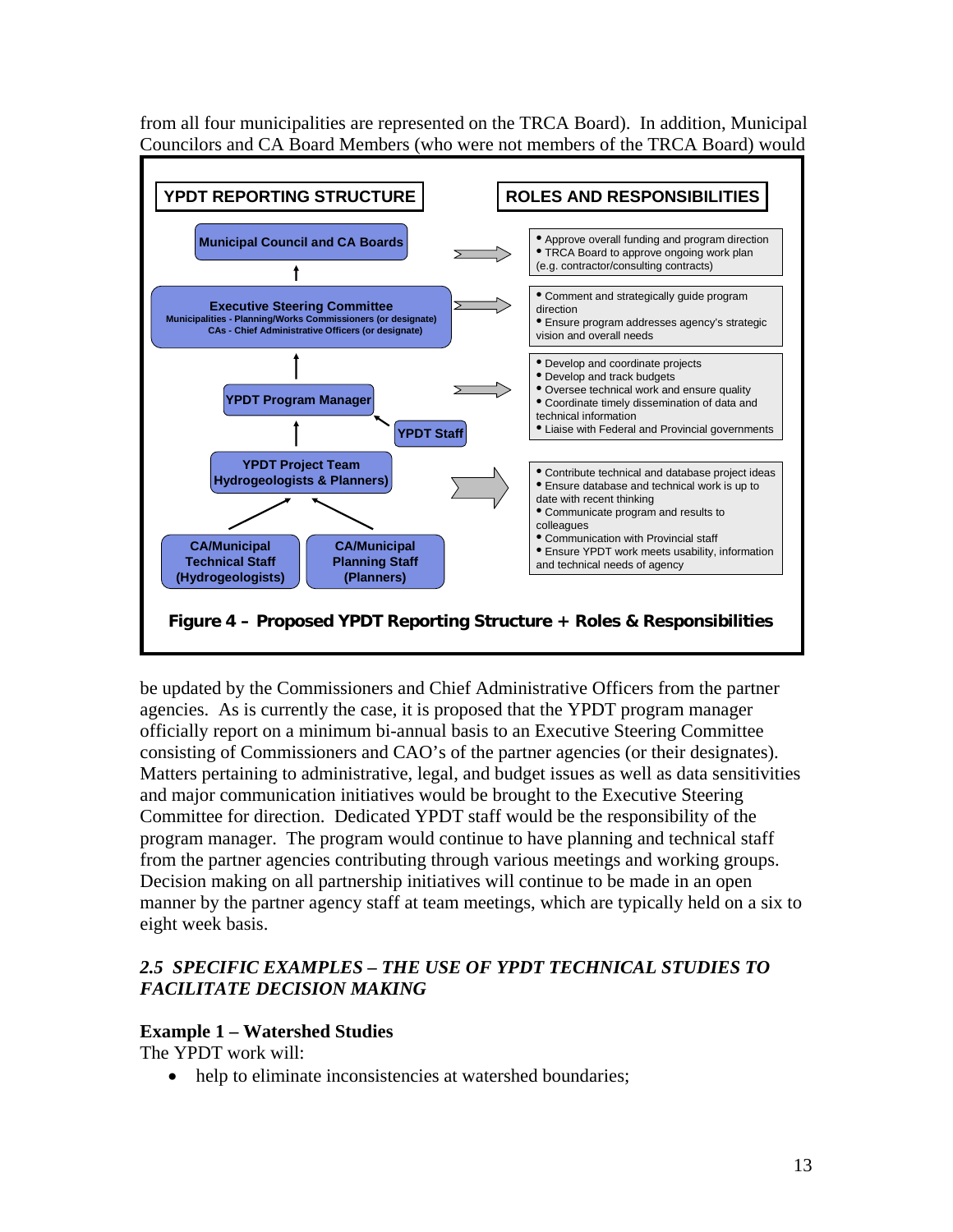- provide a watershed perspective that recognizes the inter-linkages with neighbouring watersheds;
- provide ready access to up-to-date geological/hydrogeological information based on a "groundwatershed" approach (recognizing that groundwater systems can cross - and therefore link - significant watershed boundaries).

## **Example 2 – Development Review**

The YPDT database, mapping, and modeling products can be utilized by municipal and CA staff for:

- day-to-day development review, specifically with reference to maintaining recharge and discharge conditions, and to the maintenance of hydrogeologically sensitive areas:
- addressing public enquiries and concerns regarding changes to watershed conditions resulting from development proposals;
- addressing well interference, development impacts and other related issues that require readily available information and a fast, effective scientifically based review.

### **Example 3 – Water taking permits and water budget analyses**

The YPDT groundwater flow model provides a tool for:

- for evaluating the potential effects of water takings on: i) the groundwater system (neighbouring wells); ii) stream flows; or iii) other natural areas (e.g. wetlands);
- undertaking water budget analyses on a (sub)watershed basis to satisfy requirements of the ORM Conservation Plan.

## **3.0 SUMMARY**

Projected population and economic growth in and around the Greater Toronto Area will continue to produce demands for new sources of clean water and will also produce additional stresses on the area's natural groundwater resources. The current YPDT partnership was established to begin to address these issues and to provide direction for long term groundwater resource management. The project has proven to be successful in introducing consistent groundwater management direction and programs across a significant portion of southern Ontario. The initial successes of the YPDT partnership provide momentum for continuing with the long-term goal of comprehensive, consistent water management in the ORM area. The success to date can be attributed to:

- a recognition from high-level management within the partner agencies, that a united effort could result in more effective water resource management for partnered agencies;
- a commitment to move to comprehensive water resources understanding through investment in staff, technology and public communication;
- recognition and respect for jurisdictional mandates and responsibilities that currently lie with each municipal or CA partner;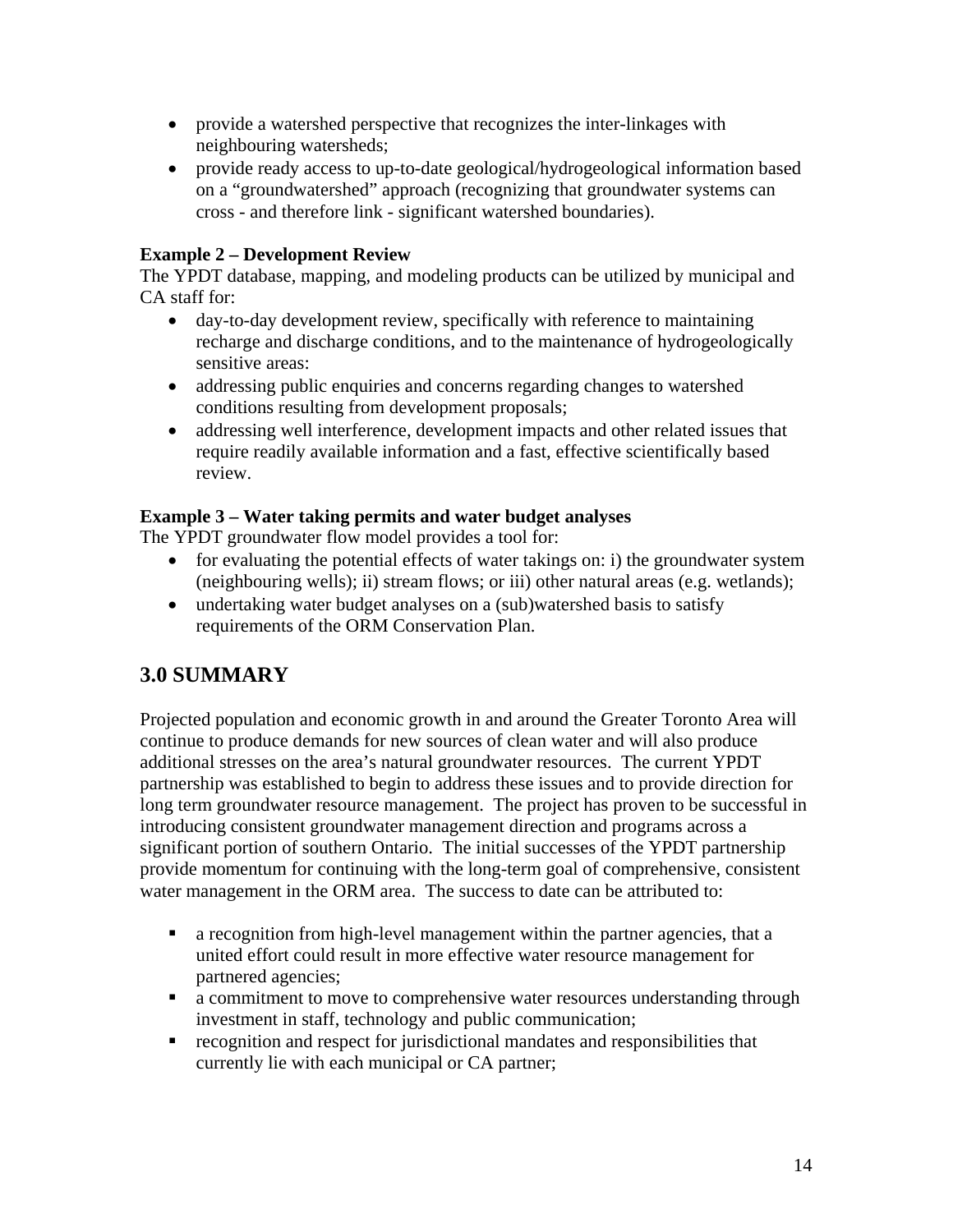- the recognition of the interconnectivity of water resources and related ecosystem components, and the development of technical and policy strategies to incorporate this thinking into future decisions;
- the development of relevant tools and products for partner agencies that can be readily utilized to address agency-specific groundwater issues at scales appropriate for both regional and local scale evaluations;
- a multi-agency team approach focused on serving the public's interests and wishes;
- strong, cost-effective technical support and innovation from private sector companies;
- effective sharing of limited resources and expertise, thus building and strengthening local knowledge for the collective benefit of all partners;
- $\bullet$  the strong technical and moral support directed to the project from contributing staff members;
- continued strong support from Councils/Boards at all of the partner agencies.

In order to build on the early success it is recommended that groundwater strategy continue as a formal long-term program and that a YPDT partnership business model be adopted as the model for moving the program forward. The partnership program will require commitment from the partner agencies both politically and financially. The following recommendations and steps are provided to direct the future program:

- Formalize a final working name for the future partnership;
- Make use of the current structure as a model for the long term partnership;
- Upon receipt of support and direction from the 3 or 4 Regions (depending on whether Halton joins) and the City of Toronto (Planning and Public Works Commissioners) and Conservation Authorities (CAOs), prepare a staff report to be circulated to Regional Councils and Conservation Authority boards seeking approval for the long term partnership;
- Upon approval of partnership in principal by Councils and Boards, prepare a memorandum of understanding (addressing tasks, ownership, and reporting structure) that can be adopted and signed by Regional Councils and Conservation Authority Boards;
- Retain a permanent staff of three individuals with the right mix of skills (technical, database, planning, communication) to support the long term groundwater management program;
- **Formalize a reporting mechanism through the Regional Planning and Public** Works Commissioners as well as CAO's from the Conservation Authorities Moraine Coalition.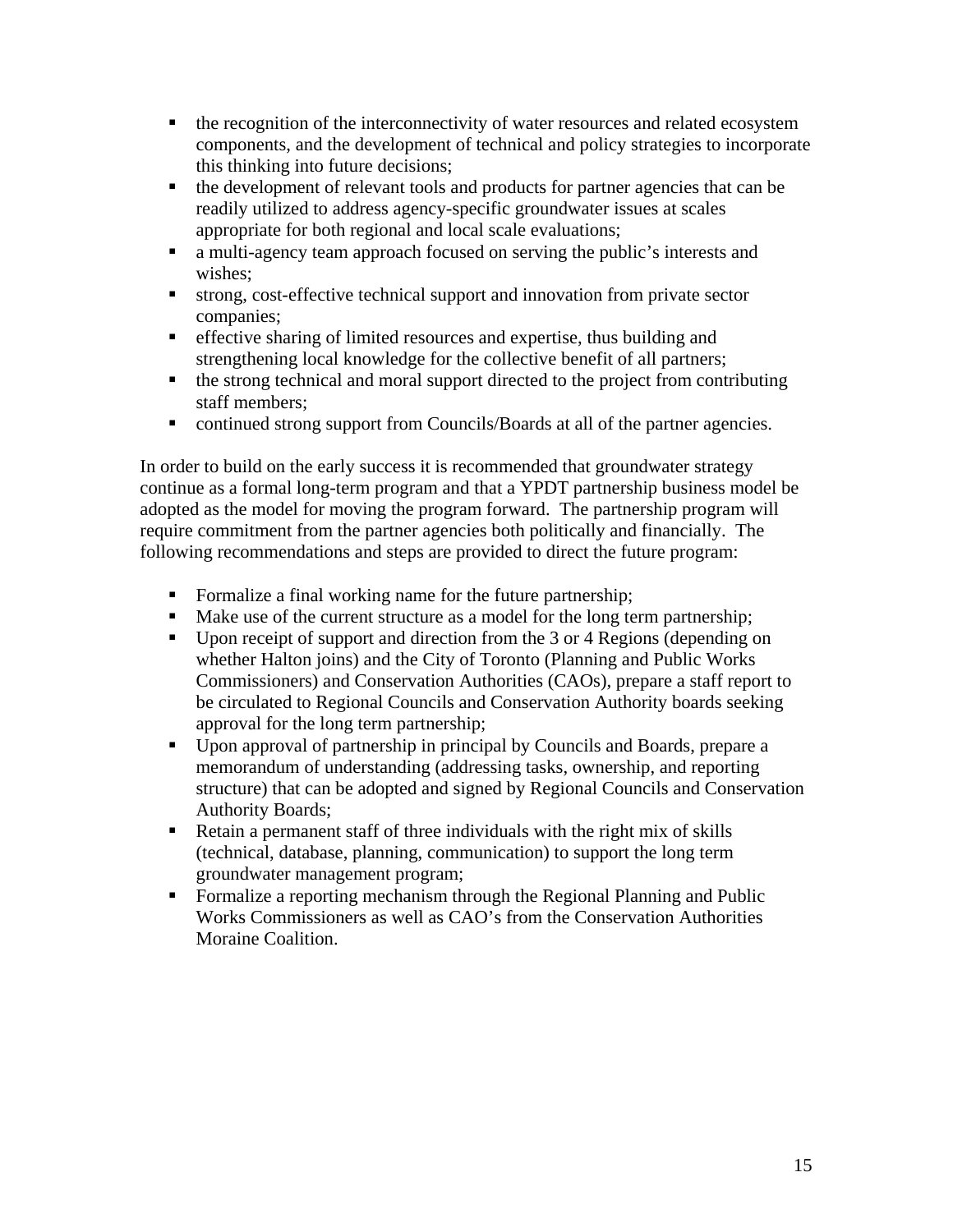## **APPENDIX A**

## **Background & Accomplishments to Date**

### **A1. BACKGROUND**

In the late 1990's, the Toronto and Region Conservation Authority (TRCA) was instrumental in initiating discussions between the Regional Municipalities of York and Peel on groundwater management issues. Similarly, in 1999 the Central Lake Ontario Conservation Authority (CLOCA) Groundwater System Information Report was published and discussions were initiated with Durham Region to "create a consistent approach to groundwater research across municipal and watershed boundaries…and that partnerships with Conservation Authorities, municipalities and provincial agencies be established." The ensuing discussions led to a partnership between the three regions, the City of Toronto and six conservation authorities to undertake a Groundwater Management Strategy Study. Phase 1 of this study was commissioned in 2000 and completed in May 2001, largely by AMEC Earth and Environmental. The Phase 1 report reviewed the existing landscape in terms of groundwater management issues and also provided an overview of the physical characteristics of the watersheds in York Peel and Durham Regions and in the City of Toronto.

In a parallel process, the Regions of York, Peel and Durham in partnership with the City of Toronto (as a partnership) and the Conservation Authorities Moraine Coalition (as a second partnership) were addressing the strong public concern over the protection of the Oak Ridges Moraine (ORM), specifically planning for the long-term management of the moraine lands. Also under consideration was the growing public interest in water resources protection in general. This was in advance of the introduction of the Province's ORM Conservation Plan.

The two partnership initiatives were brought together when, as one component of their partnership project, the Conservation Authorities Moraine Coalition (CAMC) agreed to retain a project manager under their direction to move the York-Peel-Durham (YPDT) Groundwater Management Study into Phase 2. As a result of this consolidation, current ongoing groundwater studies incorporate two geographical areas:

- the geographical areas of York Peel and Durham Regions (YPDT) as well as the City of Toronto (T); and
- the area of the nine conservation authorities with jurisdiction on the Oak Ridges Moraine (ORM).

In late 2001, shortly after the initiation of the YPDT Phase 2 study, the Provincial Government announced funding for a series of groundwater studies across the Province. The YPDT partnership (Phase 2) was successful in securing funding for a series of groundwater initiatives across the YPDT area. In total, the YPDT partnership (either collectively or individually) obtained all of the funding allocated to the Central Region of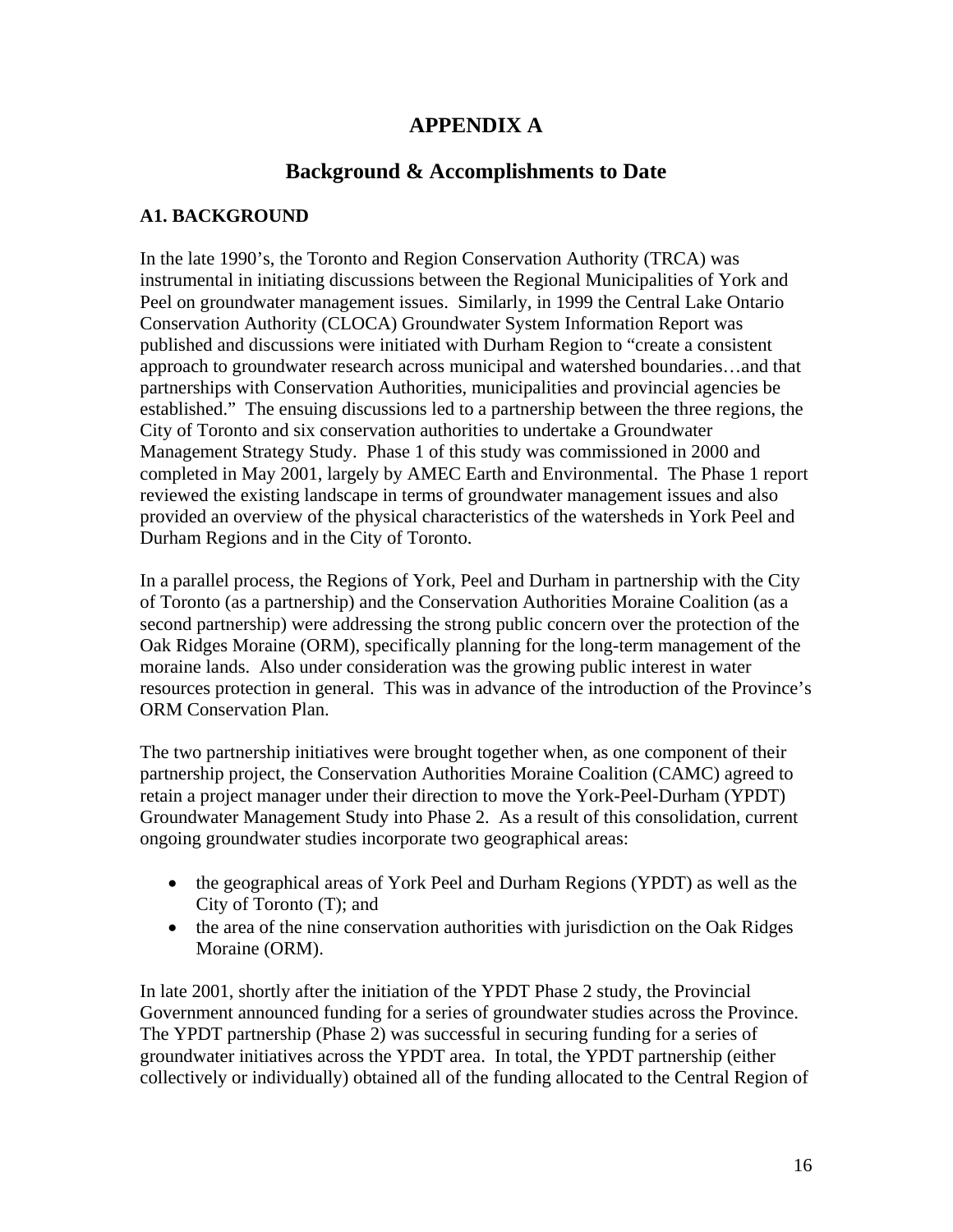the Ministry of the Environment. Through the informal partnership established between the 13 partner agencies, these studies have produced significant results.

## **A2 ACCOMPLISHMENTS**

## **A2.1 Database Management**

Data management is one of the most critical areas where the partnership has made tremendous strides forward. With the assistance of a consulting firm (Earthfx Incorporated) retained by the YPDT team, the partnership has built a robust data model to accommodate all types of information required for hydrological and hydrogeological analysis of watersheds originating on the Oak Ridges Moraine.

The initial database was developed and populated by Earthfx in 2001 using available information provided by the Province and all partners. Since then, the database has been updated with new data, which the partners are continuing to provide on a regular basis.

Currently, the YPDT database incorporates:

- all of the water well records from the Ministry of the Environment's (MOE) Water Well Record database (135,000 records updated to about mid 2001);
- all of the boreholes in the City of Toronto's geotechnical borehole database (13,000 records);
- selected key wells that have been added to the database by various partnership staff members (several hundred records), the source of which are agency technical reports;
- water level data from Regional monitoring wells (1.8 million records);
- pumping data from Regional municipal supply wells (290,000 records);
- stream flow data from Environment Canada's Hydat Database (2 million records);
- **spot stream flow measurements from Conservation Authorities;**
- climate data from Environment Canada's climate database (3 million records);
- over 1,300 scanned consultant reports including figures and maps;
- geological layer "picks" from the modeling exercise (50,000 records).

The data is available to the partnership agency staff through two means:

- 1. each agency receives regular updates of the database. The update includes a CD with all of the data falling within each agency's borders (plus a 5 km buffer) has been provided to each agency. In addition, staff from all partner agencies have been introduced to the organization and the use of the database including how to access and enter new data to the database.
- 2. the data is also available to agency staff through a secure (pass-worded access only) web site. Available on the web site is ready access to all of the data (via maps, graphs, and cross-sections) across the area covered by the Conservation Authorities Moraine Coalition.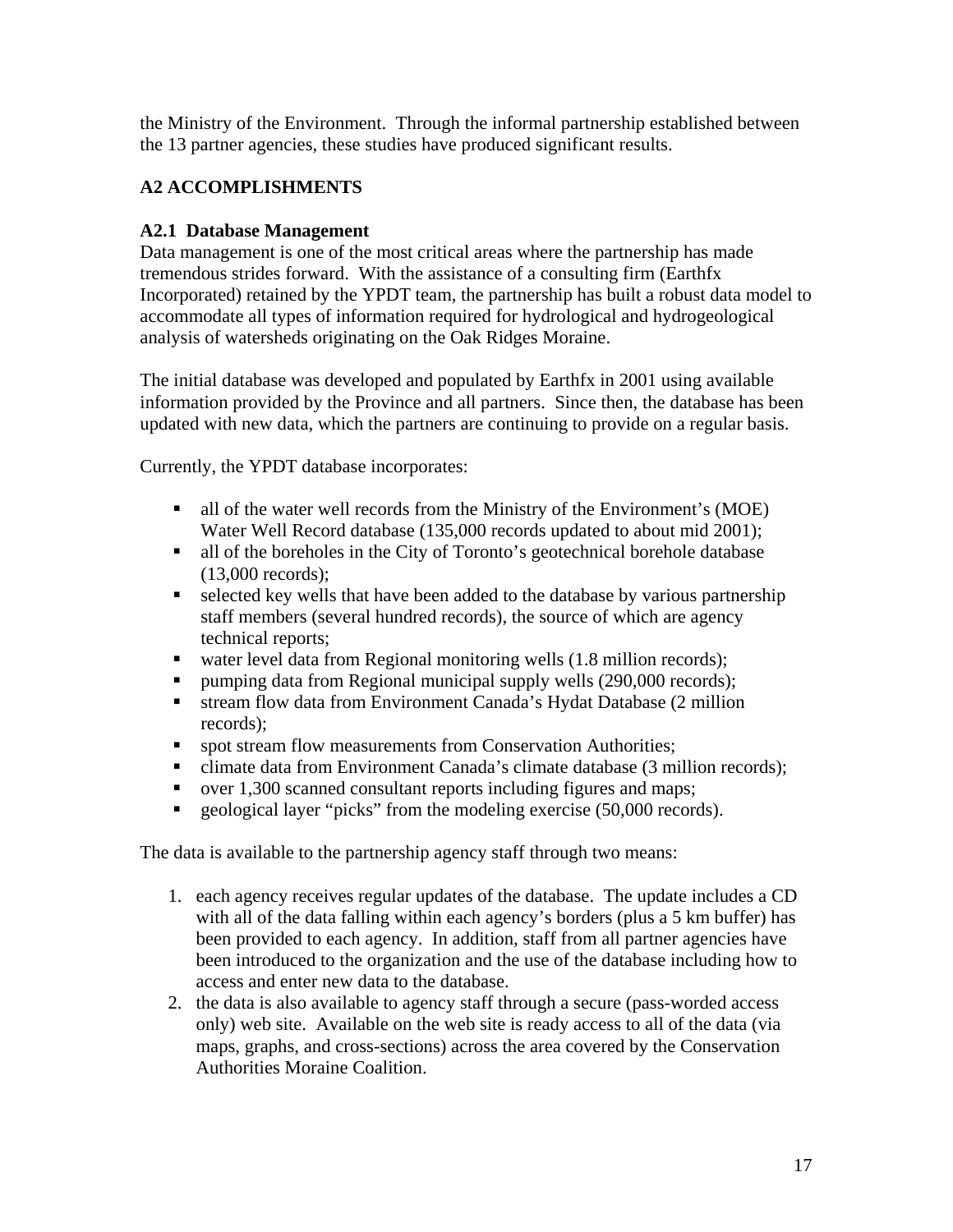One innovative component of the data management program carried out under the partnership has been the digital scanning and photographing of key hydrogeological reports and documents. Through this activity the partnership has now scanned close to 2,000 documents that are available for viewing on the secure YPDT website. Currently the reports are being geo-referenced so that they can be searched and queried by location directly from the data management system. While this functionality is being developed, all reports are filed electronically according to municipality and community and can be accessed from CD or the project website.

The YPDT partners continue to work with consultants and others to ensure that new information, and other key data not already in place, is added into the database. The YPDT partners are already benefiting from the database in that, for key projects, the YPDT study is cooperatively providing to consultants retained by partner agencies, selected components of the database (or hydrogeological model) that are utilized in related groundwater projects carried out by partner agencies.

## **A2.2 DATA COLLECTION**

Several field data collection initiatives have been undertaken through the YPDT partnership including:

- i) baseflow/low streamflow (groundwater discharge) measurements;
- ii) geophysical well logging;
- iii) well record coordinate corrections; and
- iv) drilling of key high quality boreholes.

These key activities were largely carried out in support of the regional geological and groundwater flow modeling exercises that are discussed below. All of the data collected to date have been incorporated into the database. Note that borehole/piezometer information collected by the partner CA's for the MOE/CA groundwater monitoring program have also been added to the database when provided.

## **A2.3 TECHNICAL ANALYSES**

Another significant achievement of the YPDT partnership is the development of numerical groundwater models and application of these models to conduct specific analyses. Two projects are underway at different scales. Both of these undertakings involve "state of the art" technology involving some of the strongest numerical modelers in the province.

The first model extends the length of the Oak Ridges Moraine and incorporates the watersheds within the boundaries of the Conservation Authorities Moraine Coalition. When completed, it is anticipated that this model will establish a regional framework to assist with understanding the groundwater flow system across the area. Investigations of a more local nature (e.g. watershed studies, wellhead protection studies, development investigations, etc.) will benefit from the regional model in that boundary conditions can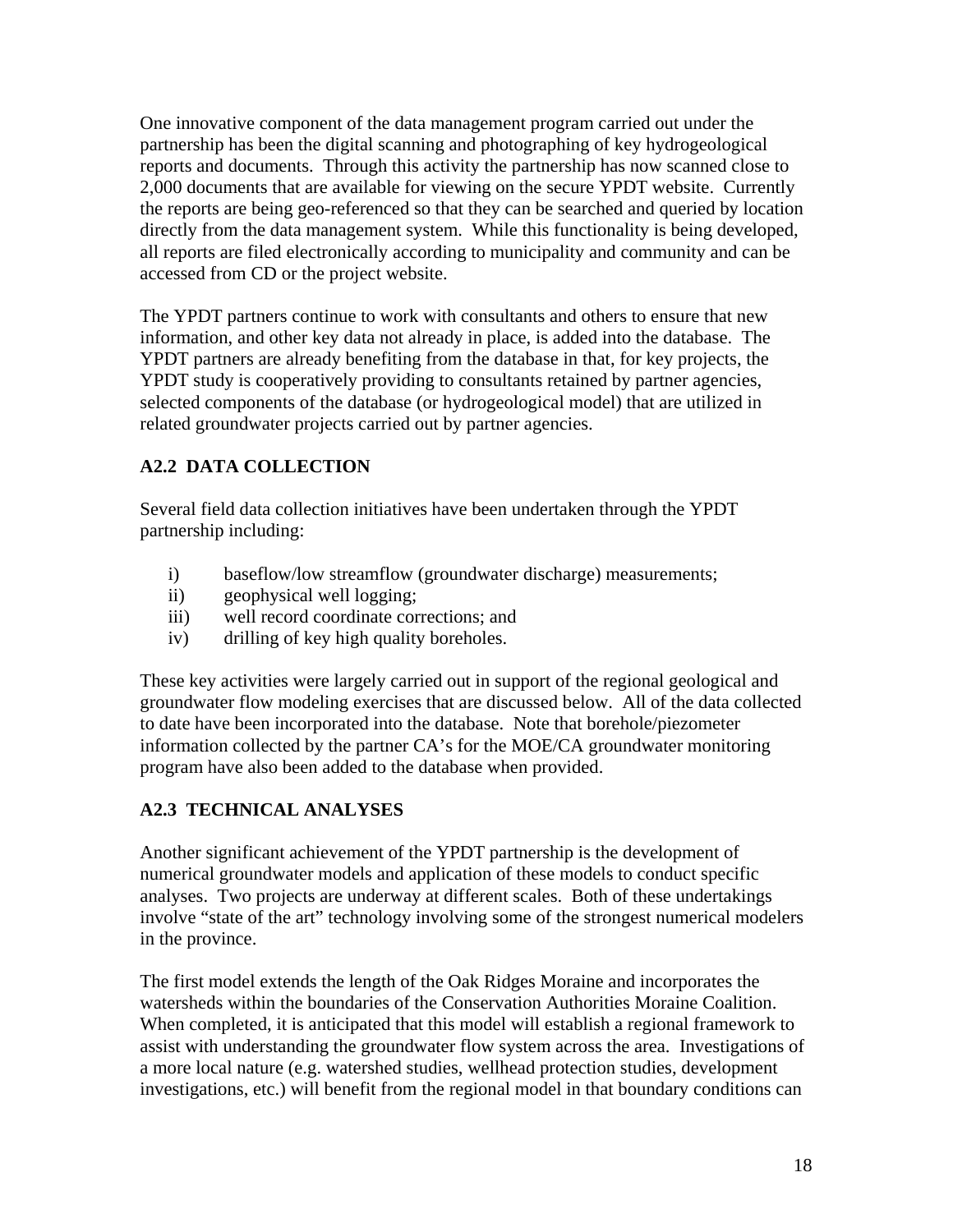quickly be established and the geological framework can be quickly assessed and subsequently refined as the local project advances.

The second model is designed to complement the Yonge Street Aquifer study being carried out by York Region and is focused on understanding the groundwater flow system for the watersheds (Rouge, Don, Humber, Duffins) that lie to the south of the Yonge Street aquifer. By modeling the area from Lake Ontario to Lake Simcoe as one system, any uncertainty introduced through boundary conditions is minimized. The level of detail in this model is currently much greater than that of the regional model, however this model will eventually become a subset of the regional model. This model will be used to assist in land use decisions by allowing decision makers to assess how changes in such things as recharge rates or groundwater use will affect the groundwater system and discharge to the stream network. On a local scale, the model can also be used by partner agencies for providing input on system management, monitoring, and permitting.

A critical step in both modeling initiatives is the construction of the geological framework, a key input into the numerical groundwater models. Considerable effort has been expended in building on the Geological Survey of Canada's geological model. The current YPDT digital geological model will serve as a baseline framework on which to build in the future.

## **A2.4 POLICY PLANNING INITIATIVES**

The planning component of the program has been undertaken by a core team including planners from the partner agencies. To date all official plan policies related to groundwater have been compiled and reviewed. An initial direction has been set, in that the need for several policy/guidance papers has been established. A draft paper on wellhead protection planning has been prepared and circulated for review. Additional papers on groundwater vulnerability, groundwater mapping, well abandonment, and water budget analyses are planned to address local and provincial watershed management requirements. The goal of these papers is to provide direction to the planning community so that the technical understanding gained from the above studies is appropriately incorporated and implemented through municipal planning tools.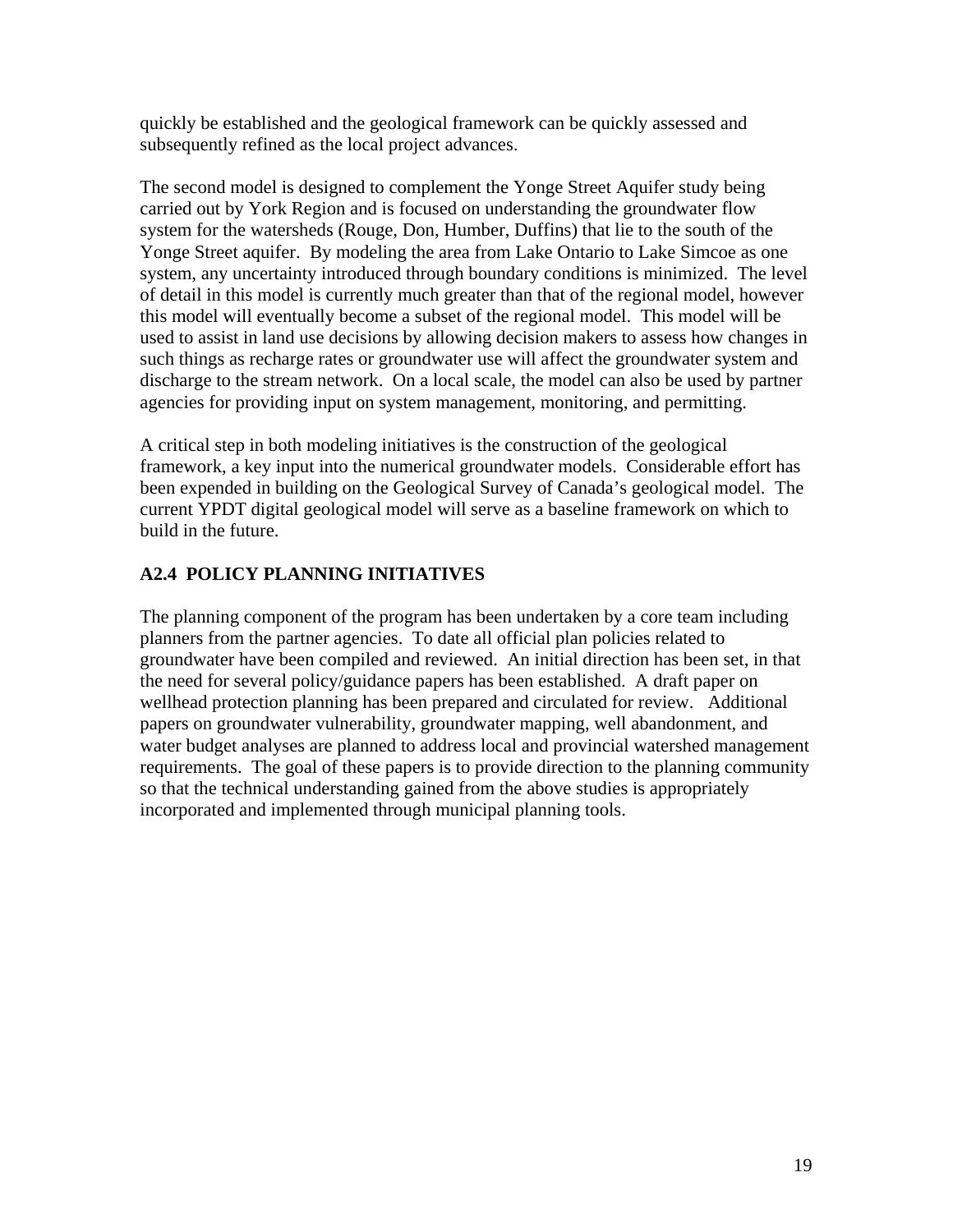## **APPENDIX B**

#### **FUNDING CONSIDERATIONS**

#### **B1 COSTS**

To date the YPDT Project has received funding from various sources. On top of base funding of \$100,000 annually provided by each of the four senior funding partners (Regions of York, Peel, and Durham as well as the City of Toronto), the YPDT project also secured funding through the MOE (\$531,000) for 2002, 2003, and from the MNDM (\$1.4 million) for 2004, 2005 (this latter funding extends over the area from Halton Region to the Trent River). The partnership appears to be in a unique position to receive special funding allocations from the Province or from the Federal Government however, permanent funding will be required to maintain the long-term groundwater project needs.

In an effort to gauge the costs that might be incurred by the four funding partners over the next few years, a table has been produced that breaks down the anticipated costs of the program into the various tasks that have been discussed in the document. The following discussion provides some background thinking as to how the costs were derived.

#### **B1.1 Office Costs**

Should the YPDT Groundwater study evolve into a longer term program, initial costs would have to be established to set up the appropriate office space. It is assumed that YPDT staff would continue to be staff members of one of the partner agencies and that accounting services (P.O's, contracts, etc.) would also be operated through one of the partner agencies as is presently the case. This avoids having to establish separate accounting procedures and related staffing needs. Should a separate office be established, it would likely be prudent to plan for accommodating three individuals. To establish three offices an initial cost estimate would be on the order of \$50,000. This would be a one time start up cost, based on office set up requirements (furniture, moving, computers and software, telephone, fax, etc.). Once established, operation of an office on an annual basis is estimated to amount to \$3,000/month considering rent and ongoing maintenance.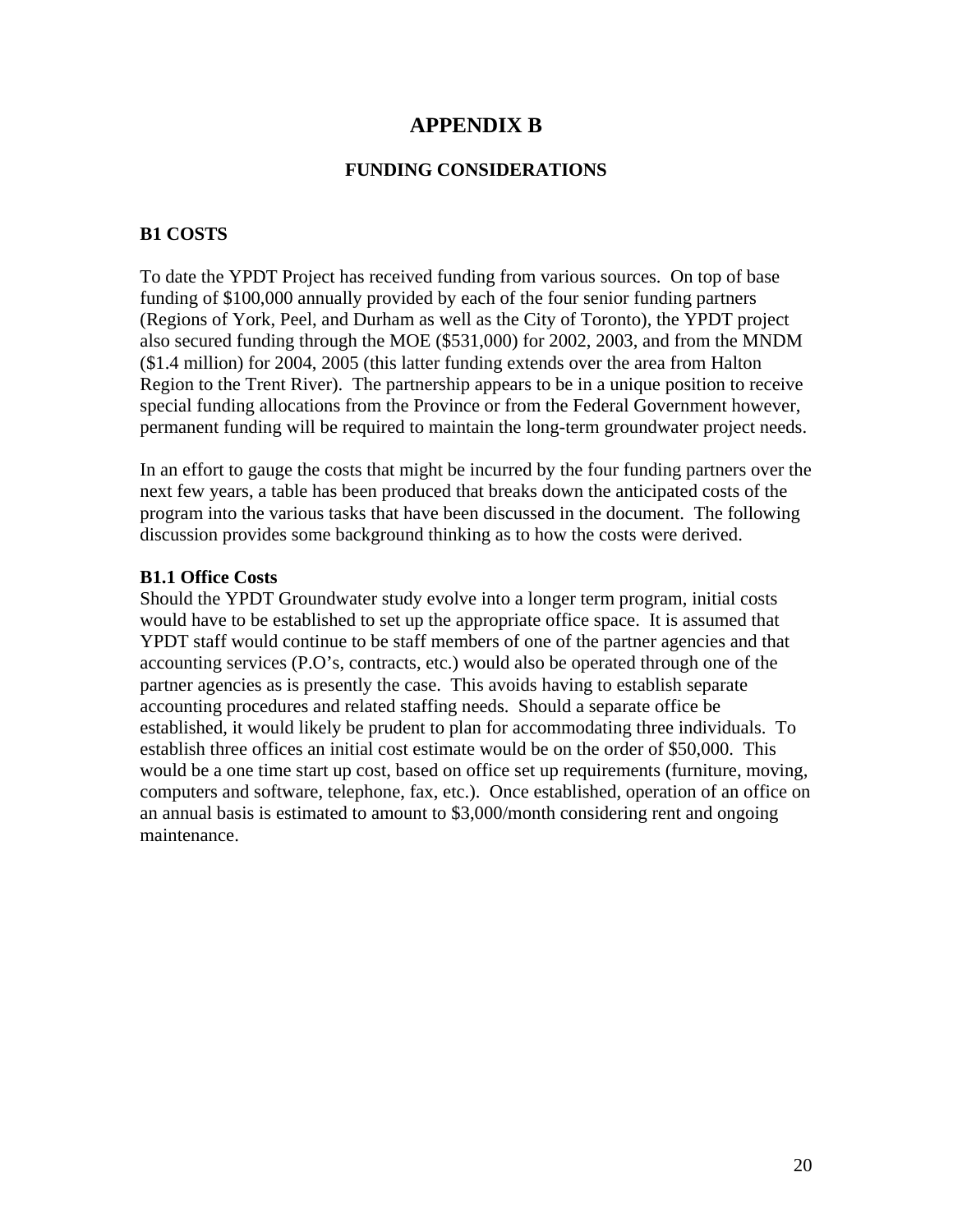| \$300,000 |                                                                                                                                                                                                                                                                                                                      |                          |                                    |                           |                 |                         |                                                                                                                                                                                                                                                                                     |                          |                 |                 |                           |                 |                         |                                                                                                                                      |                          |                 |                 |                           |                 |                                                                               |              |                          |                 |                 |                           |                                                                               |                         |              |                          |                 |                 |                                                                                                                                                                                   |                 |                         |              |                          |                 |                 |                           |                 |                         |
|-----------|----------------------------------------------------------------------------------------------------------------------------------------------------------------------------------------------------------------------------------------------------------------------------------------------------------------------|--------------------------|------------------------------------|---------------------------|-----------------|-------------------------|-------------------------------------------------------------------------------------------------------------------------------------------------------------------------------------------------------------------------------------------------------------------------------------|--------------------------|-----------------|-----------------|---------------------------|-----------------|-------------------------|--------------------------------------------------------------------------------------------------------------------------------------|--------------------------|-----------------|-----------------|---------------------------|-----------------|-------------------------------------------------------------------------------|--------------|--------------------------|-----------------|-----------------|---------------------------|-------------------------------------------------------------------------------|-------------------------|--------------|--------------------------|-----------------|-----------------|-----------------------------------------------------------------------------------------------------------------------------------------------------------------------------------|-----------------|-------------------------|--------------|--------------------------|-----------------|-----------------|---------------------------|-----------------|-------------------------|
| \$250,000 |                                                                                                                                                                                                                                                                                                                      |                          |                                    |                           |                 |                         |                                                                                                                                                                                                                                                                                     |                          |                 |                 |                           |                 |                         |                                                                                                                                      |                          |                 |                 |                           |                 |                                                                               |              |                          |                 |                 |                           |                                                                               |                         |              |                          |                 |                 |                                                                                                                                                                                   |                 |                         |              |                          |                 |                 |                           |                 |                         |
|           |                                                                                                                                                                                                                                                                                                                      |                          |                                    |                           |                 |                         |                                                                                                                                                                                                                                                                                     |                          |                 |                 |                           |                 |                         |                                                                                                                                      |                          |                 |                 |                           |                 |                                                                               |              |                          |                 |                 |                           |                                                                               |                         |              |                          |                 |                 |                                                                                                                                                                                   |                 |                         |              |                          |                 |                 |                           |                 |                         |
| \$200,000 |                                                                                                                                                                                                                                                                                                                      |                          |                                    |                           |                 |                         |                                                                                                                                                                                                                                                                                     |                          |                 |                 |                           |                 |                         |                                                                                                                                      |                          |                 |                 |                           |                 |                                                                               |              |                          |                 |                 |                           |                                                                               |                         |              |                          |                 |                 |                                                                                                                                                                                   |                 |                         |              |                          |                 |                 |                           |                 |                         |
| \$150,000 |                                                                                                                                                                                                                                                                                                                      |                          |                                    |                           |                 |                         |                                                                                                                                                                                                                                                                                     |                          |                 |                 |                           |                 |                         |                                                                                                                                      |                          |                 |                 |                           |                 |                                                                               |              |                          |                 |                 |                           |                                                                               |                         |              |                          |                 |                 |                                                                                                                                                                                   |                 |                         |              |                          |                 |                 |                           |                 |                         |
| \$100,000 |                                                                                                                                                                                                                                                                                                                      |                          |                                    |                           |                 |                         |                                                                                                                                                                                                                                                                                     |                          |                 |                 |                           |                 |                         |                                                                                                                                      |                          |                 |                 |                           |                 |                                                                               |              |                          |                 |                 |                           |                                                                               |                         |              |                          |                 |                 |                                                                                                                                                                                   |                 |                         |              |                          |                 |                 |                           |                 |                         |
| \$50,000  |                                                                                                                                                                                                                                                                                                                      |                          |                                    |                           |                 |                         |                                                                                                                                                                                                                                                                                     |                          |                 |                 |                           |                 |                         |                                                                                                                                      |                          |                 |                 |                           |                 |                                                                               |              |                          |                 |                 |                           |                                                                               |                         |              |                          |                 |                 |                                                                                                                                                                                   |                 |                         |              |                          |                 |                 |                           |                 |                         |
|           | Office Costs                                                                                                                                                                                                                                                                                                         | Staffing + Disbursements | Data Management<br>Data Collection | <b>Technical Analyses</b> | Policy Planning | Education/Communication | Office Costs                                                                                                                                                                                                                                                                        | Staffing + Disbursements | Data Collection | Data Management | <b>Technical Analyses</b> | Policy Planning | Education/Communication | Office Costs                                                                                                                         | Staffing + Disbursements | Data Collection | Data Management | <b>Technical Analyses</b> | Policy Planning | Education/Communication                                                       | Office Costs | Staffing + Disbursements | Data Collection | Data Management | <b>Technical Analyses</b> | Policy Planning                                                               | Education/Communication | Office Costs | Staffing + Disbursements | Data Collection | Data Management | <b>Technical Analyses</b>                                                                                                                                                         | Policy Planning | Education/Communication | Office Costs | Staffing + Disbursements | Data Collection | Data Management | <b>Technical Analyses</b> | Policy Planning | Education/Communication |
|           | 2005                                                                                                                                                                                                                                                                                                                 |                          |                                    |                           |                 |                         | 2006                                                                                                                                                                                                                                                                                |                          |                 |                 |                           |                 |                         | 2007                                                                                                                                 |                          |                 |                 |                           |                 | 2008                                                                          |              |                          |                 |                 |                           | 2009                                                                          |                         |              |                          |                 |                 |                                                                                                                                                                                   |                 |                         | 2010 - 2014  |                          |                 |                 |                           |                 |                         |
|           | $2005$ Note: Total cost =<br>\$590,000. Includes start up<br>office costs + additional<br>modelling costs to<br>incorporate refined recharge<br>Costs will be offset by<br>\$150,000 provincial GRIPS<br>money to cover staffing and<br>\$220,000 to cover data<br>collection. Each partner<br>contributes \$147,500 |                          |                                    |                           |                 |                         | 2006 Note: Total cost =<br>\$870,000. Includes: i)<br>additional modelling costs to<br>incorporate refined stream<br>routing; ii) half of the costs to<br>address core storage. Each<br>partner contributes \$217,500<br>Cost may be reduced<br>depending on provincial<br>funding. |                          |                 |                 |                           |                 |                         | 2007 Note: Total cost =<br>\$770,000. Includes second<br>half of the core storage<br>facility. Each partner<br>contributes \$192,500 |                          |                 |                 |                           |                 | $2008$ Note: Total cost =<br>\$660,000. Each partner<br>contributes \$165,000 |              |                          |                 |                 |                           | 2009 Note: Total $cost =$<br>\$710,000. Each partner<br>contributes \$177,500 |                         |              |                          |                 |                 | 2010-2014 Notes: Unless<br>changes occur in the staffing<br>or work plan it is suggested<br>that a long term annual<br>budget of between \$650,000<br>and \$800,000 be estimated. |                 |                         |              |                          |                 |                 |                           |                 |                         |

### **B1.2 Short Term Costs**

As part of the initial phases of the Long Term YPDT program, there would also be some short term costs required on a one time basis related to some of the work considerations discussed above. Two specific items are considered here: a core storage facility; and additional modeling infrastructure.

The current numerical model is at a very technical level and is emerging as a world class model. The current model developers have proposed to add two features that further supplement the capabilities of the existing model: i) an unsaturated zone model that would provide better recharge rate estimates for the groundwater model; and ii) a flow routing routine that would allow for an even more rigorous accounting of water within the model. An estimated budget of \$200,000 has been reserved for these two add on components and it is proposed that they would be built through 2005 and 2006.

The final item under this category would be for establishing a core storage facility. The drilling of the key boreholes under the long term project will lead to the production of a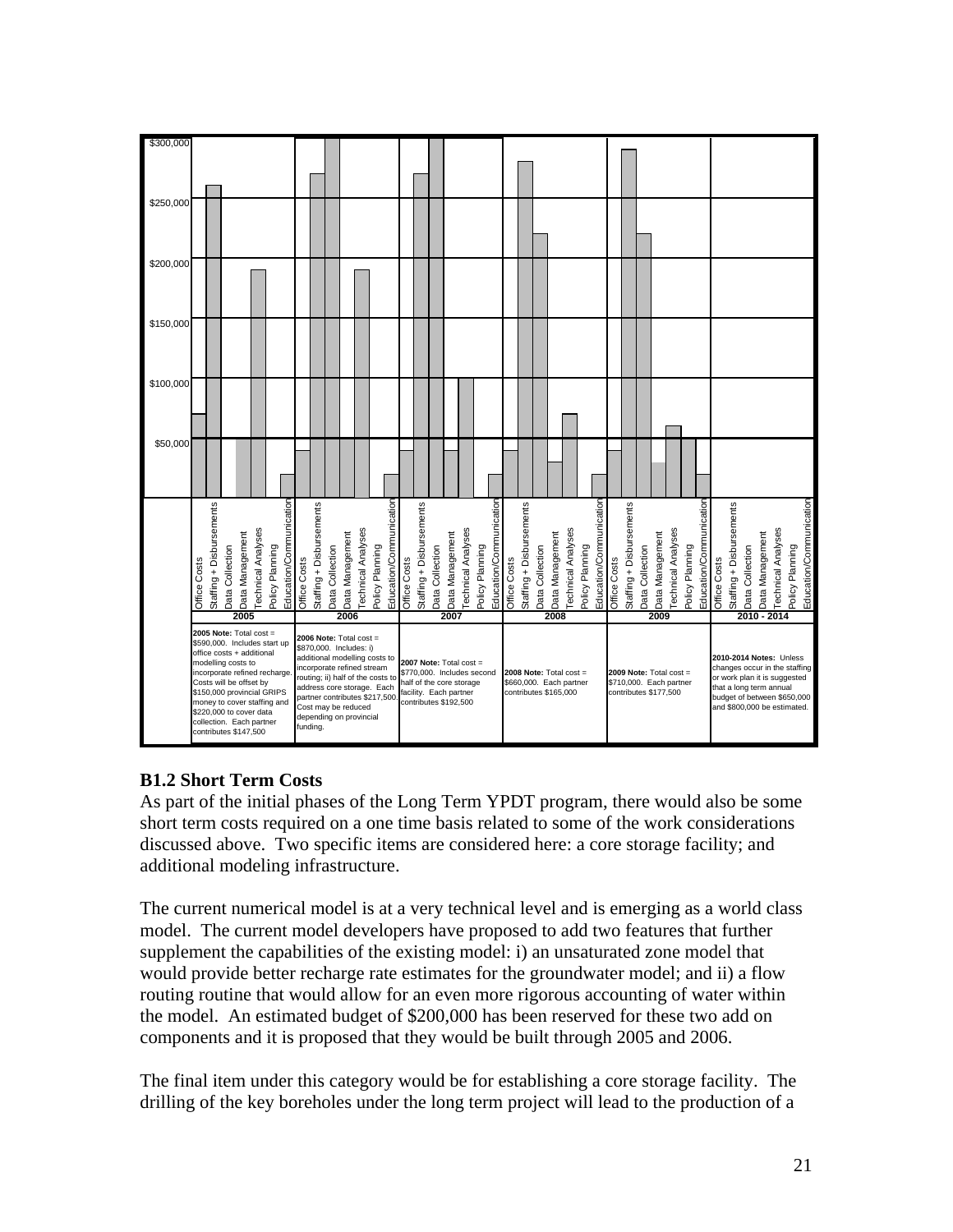significant length of cored sediment for each borehole. This material provides an immense wealth that future scientists and water managers can build on. The core is extremely expensive to obtain and it makes sense that the core be retained and available locally for consultants and others to view and study. Currently all core obtained to date has been sent to the Geological Survey of Canada warehouse for storage in Ottawa. An estimated budget of \$200,000 has been reserved to establish a facility for core storage to be established on a property that is owned by one of the partner agencies. The cost related to this item has been spread over 2006 and 2007.

### **B1.3 Long Term Costs**

Long term costs have been estimated for the project. It is envisioned that in the years 2005 through to the end of 2007 that the YPDT project would remain in a stage of building reflecting capital costs. Beyond 2007, it is envisioned that the project would switch to a more operational phase and costs would likely come down to reflect this. As an example the longer term cost for 2010 and beyond are projected at \$660,000 annually. These have been assigned to one of seven categories. Office and staffing costs have been estimated based on three staff members operating out of a rented office facility. These costs amount to approximately \$300,000 annually.

Other costs are tied to the five areas of work proposed above and would largely relate either to consulting costs associated with contracting YPDT work to private consulting firms or to the collection of strategic geological and hydrogeological data. Over the five year projection reflected in the above figure, external consulting costs have been adjusted downwards in successive years to reflect less reliance on external consultants.

Under data management there would continue to be work done to build new information into the database as well as to maintain the structure and function of the database on the web site as well as at each partner agency. A cost estimate of \$50,000/year has been identified in this area. As the database becomes more fully developed it is envisioned that external consulting costs associated with data management will be reduced.

Under data collection it is envisioned that the YPDT staff would be building on work that is ongoing, either through one of the partner agencies, or through the consulting community. Monies have been identified for work related to drilling and geophysical work. It is envisioned that this money would be spent to enhance ongoing projects so that the data collected meets the YPDT standards for high quality data (e.g. PQ coring; well installations that are appropriate for geophysical logging, etc.). \$220,000/year has been estimated in this area. For 2005, no money has been set aside for data collection activities since provincial funding through Ministry of Northern Development and Mines will continue to be applied to strategic data collection.

Under technical analyses it is envisioned that there will be specialized modeling tasks required on an ongoing basis to answer specific questions. In addition, the model will have to be updated on a regular basis to keep it current. Monies have been reserved to address these two areas of modeling. There also might be some costs involved in working with the consulting community to ensure that their information is collected and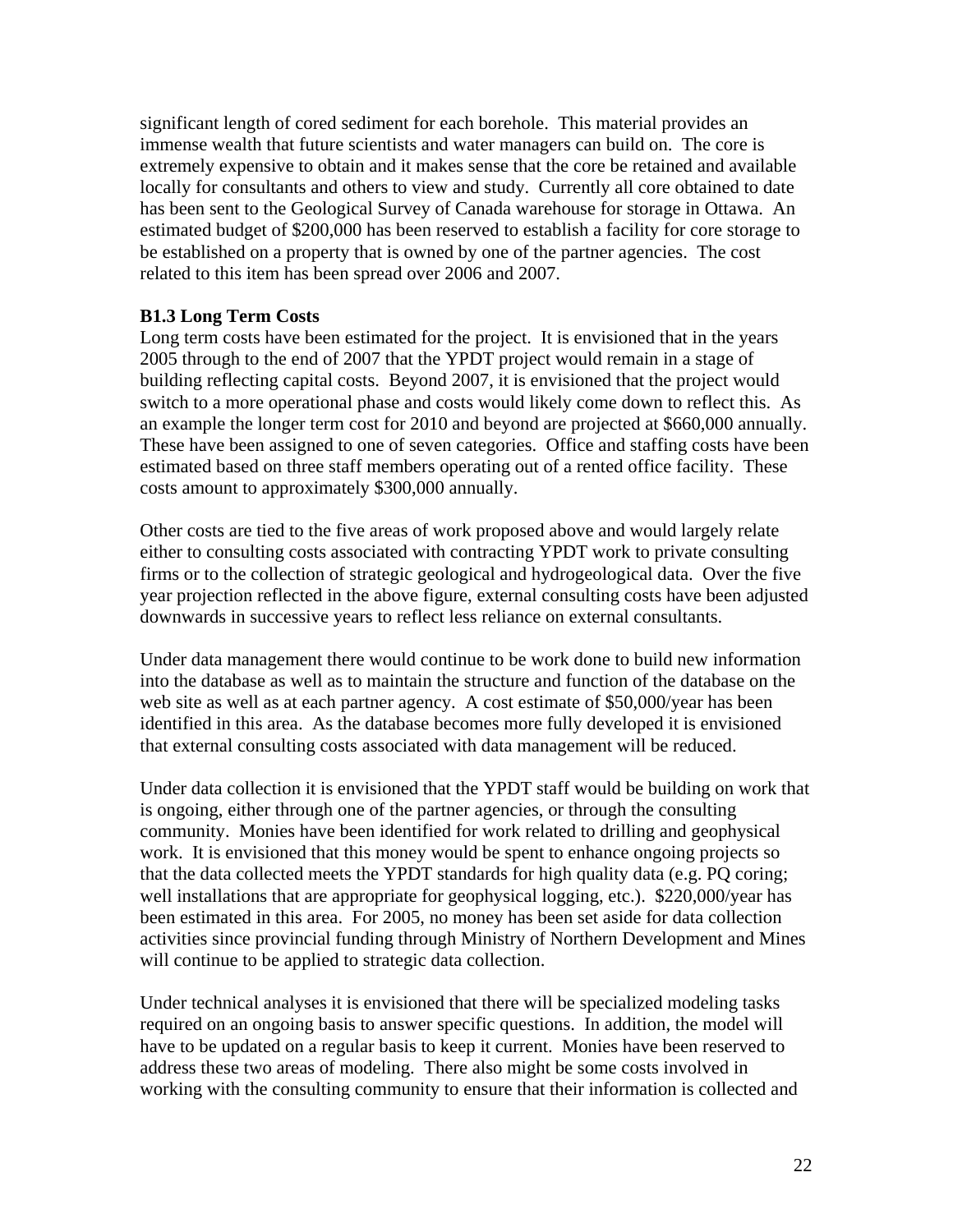stored in a way that brings it to the standards of the YPDT program and makes it easily transferable into the YPDT modeling environment. \$90,000/year has been estimated for this area of work in the next three years. In the longer term it is envisioned that the external modeling costs would be reduced as the model becomes more accepted and perhaps enhanced and refined through specific projects. This reduction is reflected in the above figure.

With respect to policy development, it is envisioned that money would be allocated to specialized planning consultants with expertise in specific water related areas. Such individuals might be periodically required by the YPDT team to assist with specialized policy development. For the purposes of budgeting, \$50,000 has been reserved in 2009 to carry out an updated policy study.

Finally \$20,000/year has been estimated to assist with education and communication related activities. This money would be allocated to publications, seminars, and symposia that might be held to communicate the efforts that are ongoing through the YPDT team.

### **B1.4 Other Considerations**

Situations might arise where, either due to work load, technical or other considerations, that it makes sense for a partner agency to link up with the YPDT team to undertake specific work that is more closely aligned with the interests of the particular partner agency rather than being aligned with the interests of the overall partnership. Within the framework developed for the YPDT program, consideration should be given to working with individual partner agencies, on an as requested basis, to address such situations. Each request would have to be evaluated on its merits, considering work load, relevance, budget, and the overall interests of the partnership.

#### **B1.5 Funding Sources**

The overall operational budget for the long term program has been projected at between \$660,000 and \$870,000 annually depending upon which projects were undertaken. If the main funding sources remain at the partner agency level, and Halton Region does not enter into the partnership, then this translates into an annual budget of between \$160,000 and 217,500 for each of the three regions and the City of Toronto.

YPDT staff would look to obtaining special funding grants from more senior levels of government to offset these costs however, for the purposes of budget planning each agency should allocate \$150,000 to \$200,000 as the base level for long term average funding.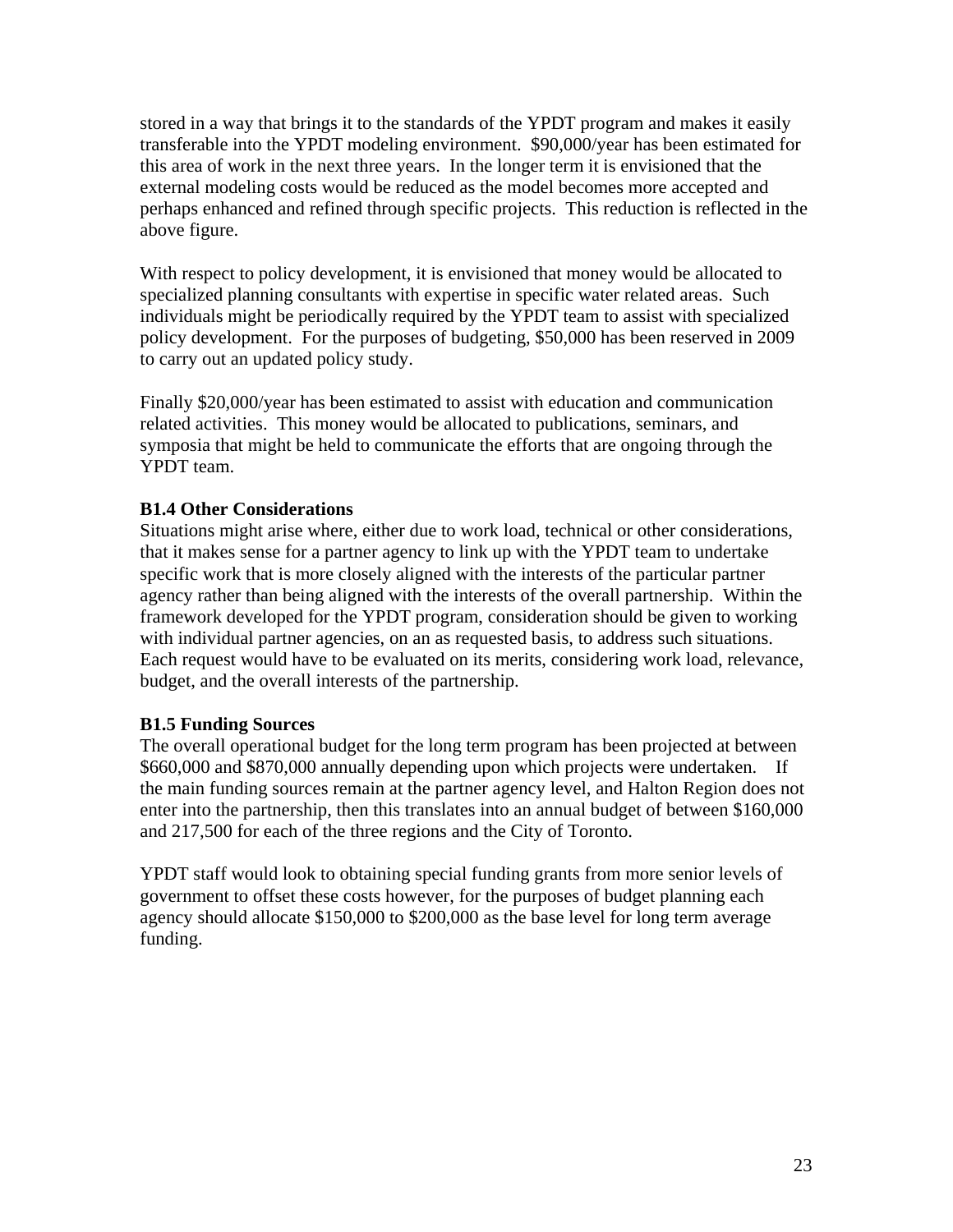## **APPENDIX C**

## **Governance and Business Model Considerations**

### **1.0 Governance**

Much of the following discussion is based upon a paper entitled "Good governance in restructuring water supply: a handbook" prepared by Dr. Karen Bakker for the Federation of Canadian Municipalities, and the Program on Water Issues (U of T). The paper discusses various business models and governance considerations (e.g. government utility, municipal board, cooperative, private utility, etc.) for municipal water systems operations. Although the long term groundwater management strategy study being considered in this document cannot be directly linked to a full municipal water distribution operation, several governance principles can be adopted from Dr. Bakker's paper into the strategy being considered for groundwater management.

Bakker defines **governance** as "the process by which stakeholders articulate their interests, their input is absorbed, decisions are taken and implemented, and decisionmakers are held accountable". Further it can be described as the process of achieving desired results in the right manner. A **governance model** is further defined as a "description of the principles of good governance, and of the allocation of responsibilities and relationships between stakeholders for tasks and practices required for good governance".

In considering the long term groundwater management strategy, the stakeholders are the partner agencies involved in the study. The above-cited paper summarizes the characteristics of good governance models as:

- 1. The model articulates a set of governance principles or expresses a vision
- 2. The governance principles are coherent and are ranked in order of priority
- 3. The model builds on the governance principles to create objectives and policies
- 4. The model is responsive: learning and reviewing options will inform restructuring
- 5. The model enables the production and dissemination of high quality information
- 6. The model includes an open transparent decision making process
- 7. The model facilitates the participation of stakeholders

The above characteristics of a good governance model can be considered within the context of the overall paper discussing the continuation of the groundwater management partnership. The vision or purpose of the partnership is expressed in Section 3.0 of the document. Although not specifically laid out, the principles of accountability, responsiveness, transparency, efficiency and participation are common threads in the document. Objectives of the long term partnership are presented in the document, although strict policies have not been considered and are unlikely to be needed provided the partnership carries on in the open transparent manner that it has done to date. Responsiveness will be a key component of the partnership in that the needs of the partner agencies can change and the partnership will have to adjust to ensure that it is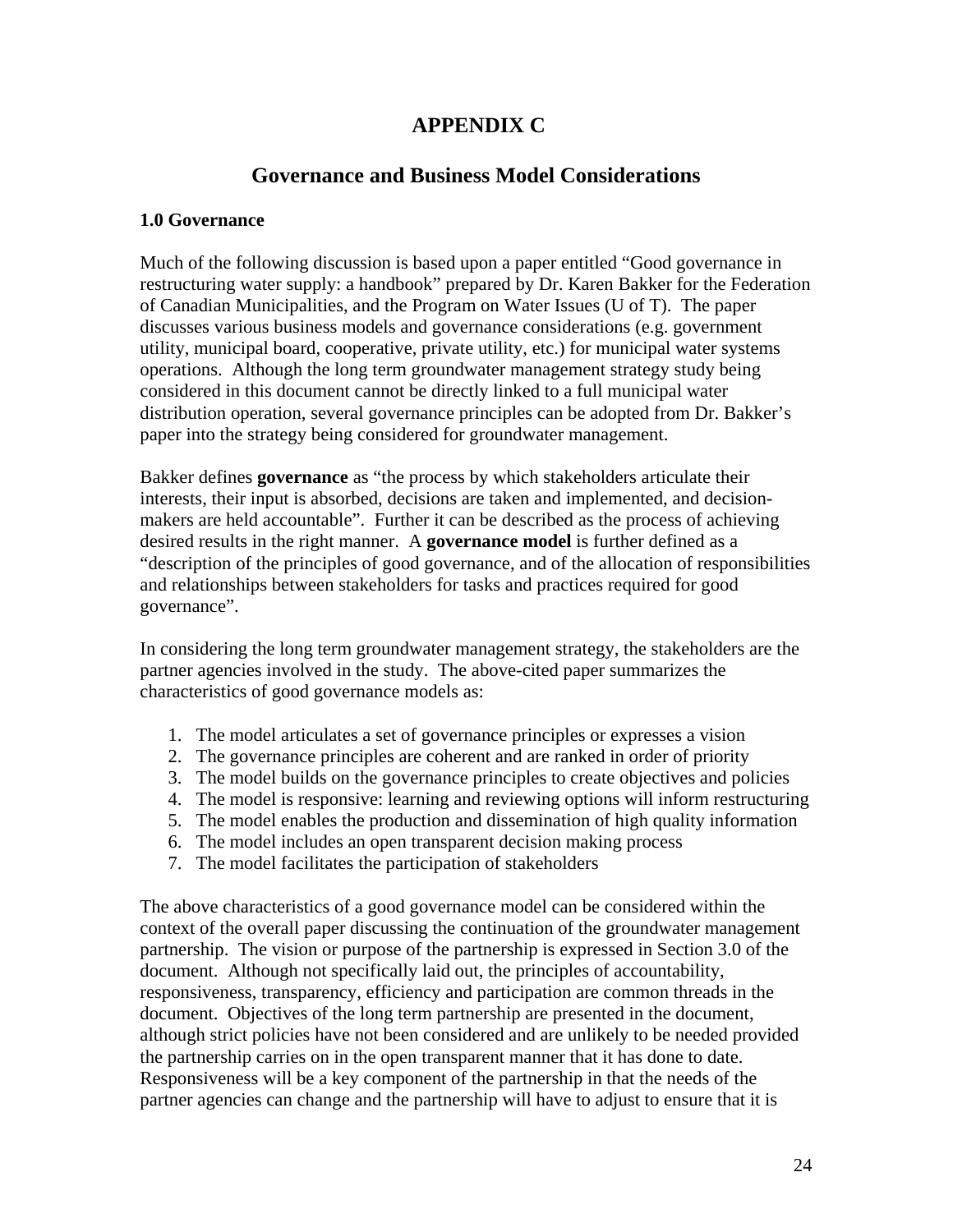serving the needs of the partner agencies. Production and dissemination of high quality data is a key characteristic of the current model. Open and transparent decision making as well as the participation of stakeholders are two characteristics that have been carried through the current partnership model and certainly there is no reason to change from the existing strategy. In summary all of the key characteristics of a sound governance model have been demonstrated through the partnership strategy and they will continue in the future.

### **2.0 Business Model**

In discussions to date, the term "governance" has been used loosely to correspond with the mechanics or business model of how the long term study will operate. Specifically, the question that has been considered is "Who is best suited to move the groundwater management strategy forward in the long term? This question is more a question of business model than it is of governance. Good governance could likely be achieved under any business model adopted. In considering the business model that is best suited to the long term program, several options have been put forward for consideration: i) Federal; ii) Provincial; iii) Municipal/CA; iv) University; v) Private sector; and vi) Partnership. Each of these identified business models would likely be capable of tackling the management or governance of the long term project, however the partners are interested in the ability of the selected model to deliver the required services in the short time frame that municipalities and conservation authorities work under. In order to arrive at the most appropriate business model for the long term study, each of the above options was considered under five categories: dedication of appropriate resources; conflict of interest; ability for timely delivery; cost; and technical abilities. Table B1 compares the business models against these five categories and shows the current partnership model to be the most favourable option for proceeding. Further discussion on the considerations put forth for each business model are presented below.

**Federal** – the federal government has little direct mandate for water resource management (except fisheries) at the municipal public sector level but could be encouraged to play a scientific and funding support role (perhaps infra-structure or Great Lakes environmental stewardship funding). The Geological Survey of Canada remains a key partner in the YPDT initiative, and are best suited to continue playing a research support role.

**Provincial** – the province has urgent priorities relating to establishing a regulatory and enforcement regime for environmental compliance and would either be in a conflict of interest position or would not be able to respond to the groundwater management needs of municipal level agencies in a timely fashion. Key Provincial Ministries and staff would of course continue to be involved in the ongoing YPDT work that is being carried out.

**Municipal/C.A.** – one possibility for the management of the data and the groundwater program would be to have it reside at one of the partner agencies, with staff assigned the task of managing the program on behalf of all of the partner agencies. Concerns come up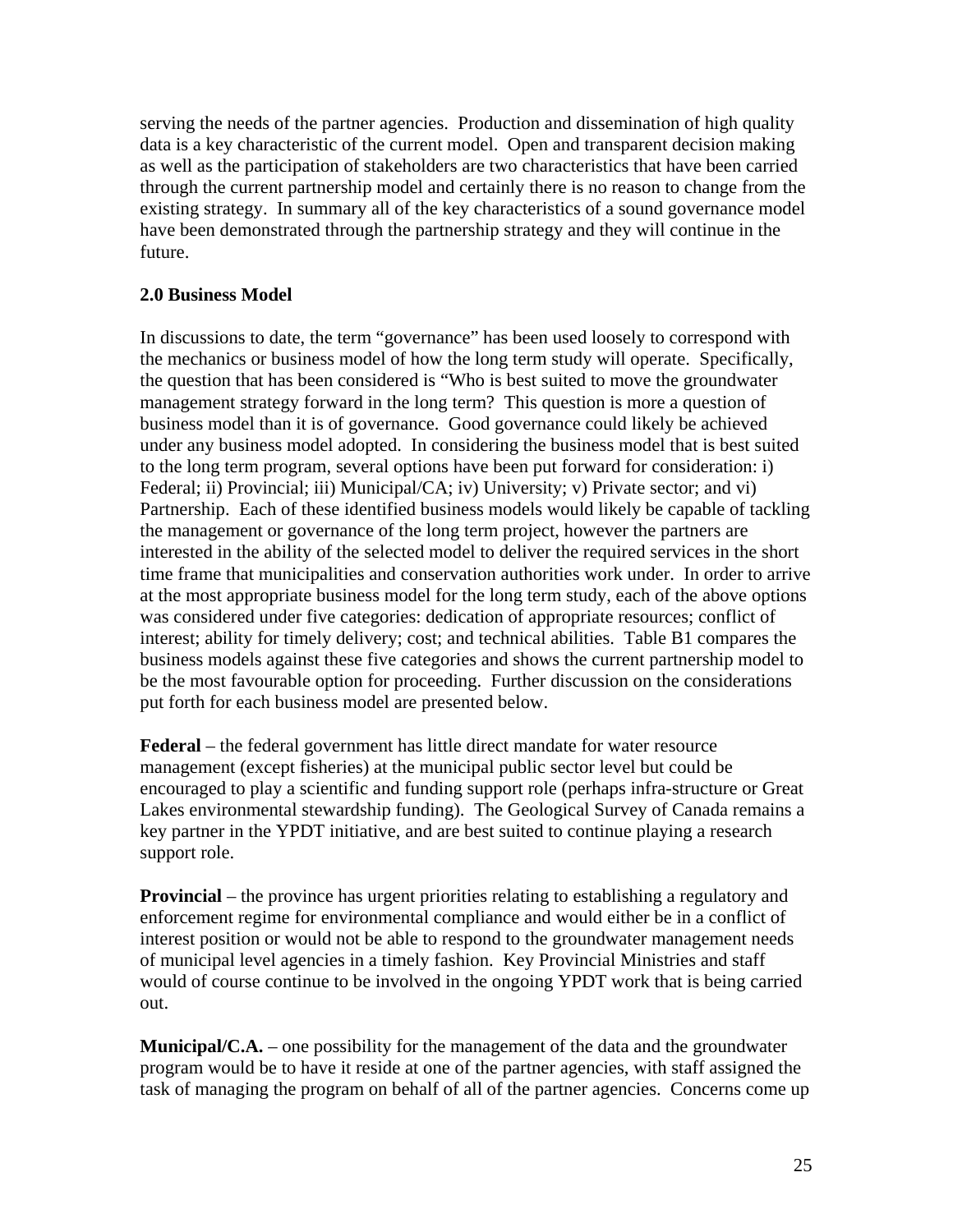over whether the staff at the lead agency would put their full energies into the regional multi-jurisdictional program. In addition, perception of preferential treatment provided to the host agency is another concern.

**Universities** – a collaborative effort on the part of several university professors could be used to manage the project for the partner agencies. Again there is concern over whether the service to the partner agencies would be a priority given the many demands on university staff in today's universities or whether this would fit their research mandate. Given the high rate of turnover in the staff (students) who would likely be assigned to the project, the variability in the quality of these staff, and the high likelihood that turn around times in terms of delivery to the partner agencies could suffer because students need to complete their degrees, it is unlikely that this model would be successful.

**Private Sector** – although the private sector is capable of effectively running the program on behalf on the partner agencies it would likely come at a higher cost. First, a private company would tend to look at ways of maximizing profits from the project rather than the public interest. It may be necessary to keep them focused on meeting the needs of the partner agencies. Secondly, in terms of keeping the database up to date, private sector companies might not have the dedication that is required to keep the database up to date. Thirdly, a private sector lead may limit access to other private sector databases. Having flexible geographical boundaries might also create problems for private sector companies since agreements would have to be re-written etc.

**Current Partnership Model** – the current model with dedicated public sector staff assigned to oversee the project and coordinate communication amongst the various partner agencies is a solid model that has worked well for the past two years. In terms of linking up with the private sector, the current model provides flexibility to the partnership in that consulting contracts can be established with different private sector companies to provide targeted products or services that are required by the partnership. In fact, with a partnership model in place, any component of the strategy can be undertaken in partnership with any of the above agencies. Decision making on all partnership initiatives will continue to be made in an open manner by the partner agency staff at team meetings which are typically held on a six to eight week basis.